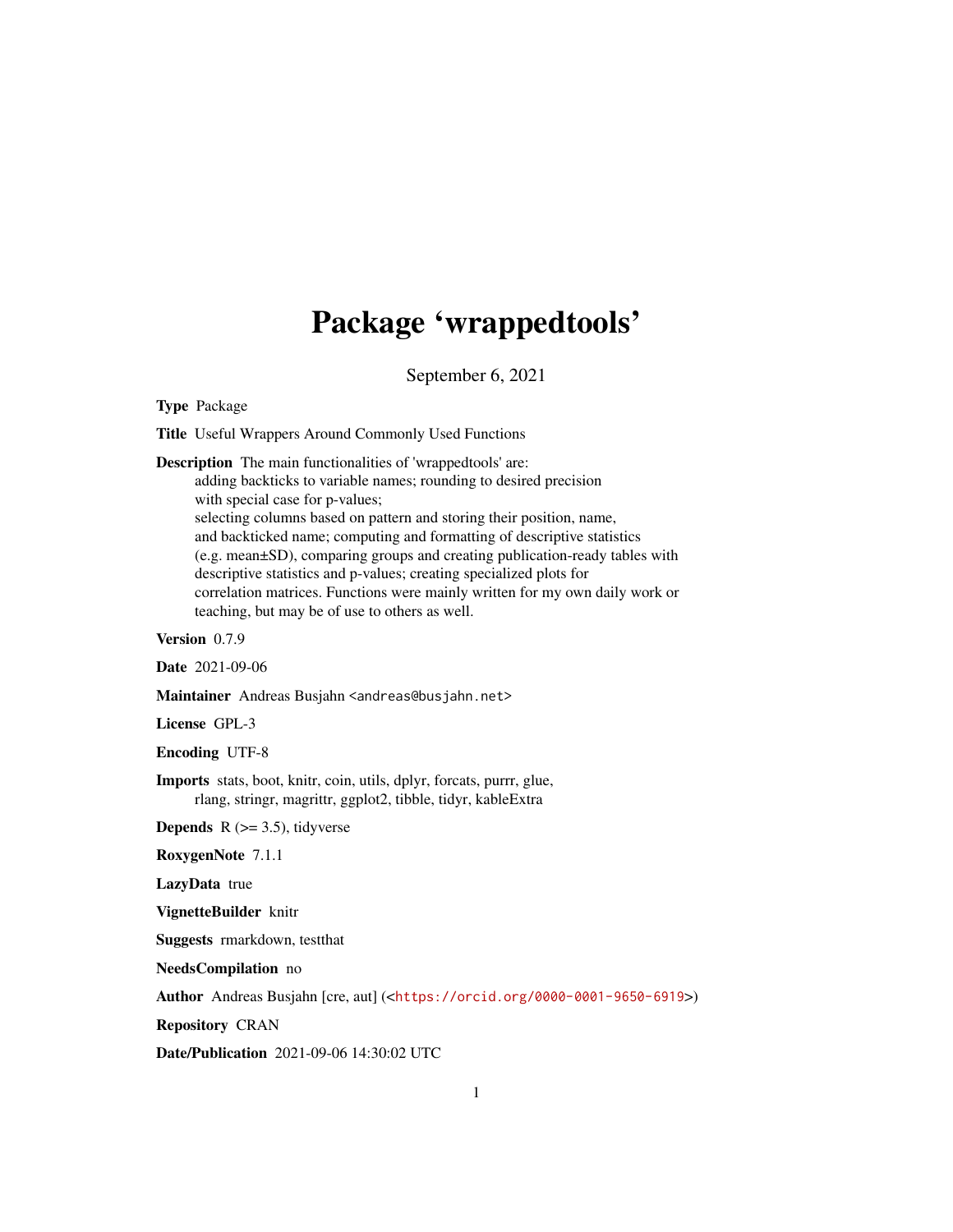# <span id="page-1-0"></span>R topics documented:

| bt                                                                                                                                                                                                                             | $\overline{2}$ |
|--------------------------------------------------------------------------------------------------------------------------------------------------------------------------------------------------------------------------------|----------------|
|                                                                                                                                                                                                                                | 3              |
| cn                                                                                                                                                                                                                             | $\overline{4}$ |
|                                                                                                                                                                                                                                | 5              |
|                                                                                                                                                                                                                                | 6              |
|                                                                                                                                                                                                                                | $\overline{7}$ |
| compare_n_qualvars                                                                                                                                                                                                             | 8              |
|                                                                                                                                                                                                                                | 10             |
| faketrial experience and contained a series and contained a series of the series of the series of the series of the series of the series of the series of the series of the series of the series of the series of the series o | 11             |
| FindVars                                                                                                                                                                                                                       | 11             |
| format $P$ , $\ldots$                                                                                                                                                                                                          | 12             |
| ggcormat                                                                                                                                                                                                                       | 13             |
|                                                                                                                                                                                                                                | 14             |
| ksnormal                                                                                                                                                                                                                       | 15             |
|                                                                                                                                                                                                                                | 15             |
|                                                                                                                                                                                                                                | 17             |
| meansd                                                                                                                                                                                                                         | 17             |
| meanse                                                                                                                                                                                                                         | 18             |
|                                                                                                                                                                                                                                | 19             |
|                                                                                                                                                                                                                                | 19             |
|                                                                                                                                                                                                                                | 21             |
|                                                                                                                                                                                                                                | 22             |
|                                                                                                                                                                                                                                | 23             |
|                                                                                                                                                                                                                                | 24             |
|                                                                                                                                                                                                                                | 25             |
|                                                                                                                                                                                                                                | 26             |
| roundR                                                                                                                                                                                                                         | 26             |
|                                                                                                                                                                                                                                | 27             |
|                                                                                                                                                                                                                                | 28             |
| tab.search                                                                                                                                                                                                                     | 28             |
| t_var_test                                                                                                                                                                                                                     | 29             |
| var_coeff                                                                                                                                                                                                                      | 29             |
|                                                                                                                                                                                                                                |                |
|                                                                                                                                                                                                                                | 31             |

# **Index**

 $\operatorname{\mathsf{bt}}$ 

Add backticks to names or remove them

# **Description**

bt adds leading and trailing backticks to make illegal variable names usable. Optionally removes them.

# **Usage**

 $bt(x, remove = FALSE)$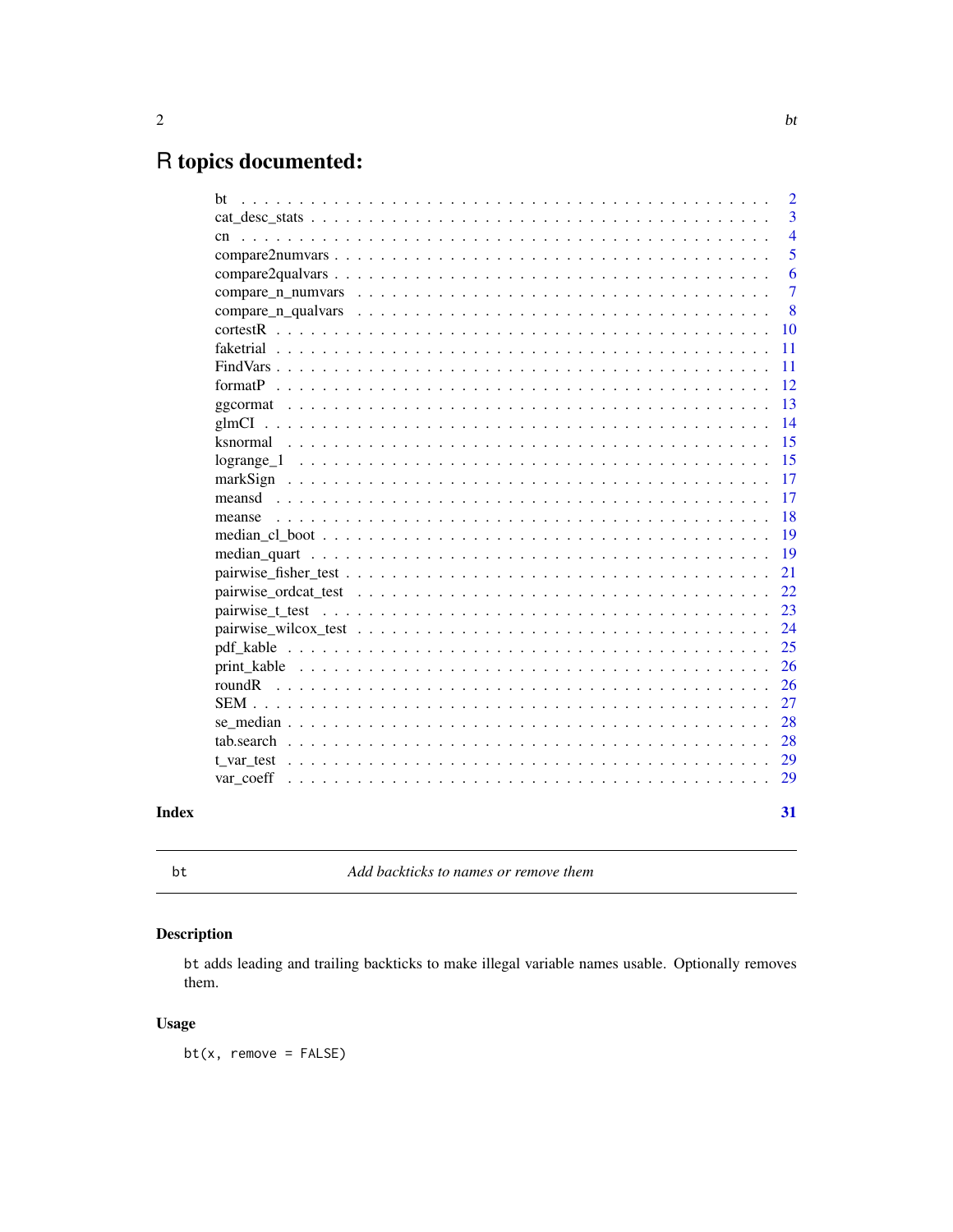# <span id="page-2-0"></span>cat\_desc\_stats 3

#### Arguments

|        | Names to add backtick to.                           |
|--------|-----------------------------------------------------|
| remove | Option to remove existing backticks, default=FALSE. |

#### Value

Character vector with backticks added.

#### Examples

bt('name 1')

cat\_desc\_stats *Compute absolute and relative frequencies.*

#### Description

cat\_desc\_stats computes absolute and relative frequencies for categorical data with a number of formatting options.

# Usage

```
cat_desc_stats(
  quelle,
  separator = " "return_level = TRUE,
  ndigit = 0,
  groupvar = NULL,
  singleline = FALSE,
  percent = TRUE,
  prettynum = FALSE,
  .german = FALSE
\overline{\phantom{a}}
```
# Arguments

| quelle       | Data for computation.                                                                  |
|--------------|----------------------------------------------------------------------------------------|
| separator    | delimiter between results per level, preset as '.                                      |
| return_level | Should levels be reported?                                                             |
| ndigit       | Digits for rounding of relative frequencies.                                           |
| groupvar     | Optional grouping factor.                                                              |
| singleline   | Put all group levels in a single line?                                                 |
| percent      | Logical, add percent-symbol after relative frequencies?                                |
| prettynum    | logical, apply pretty Num to results?                                                  |
| .german      | logical, should "." and "," be used as bigmark and decimal? Sets prettynum to<br>TRUE. |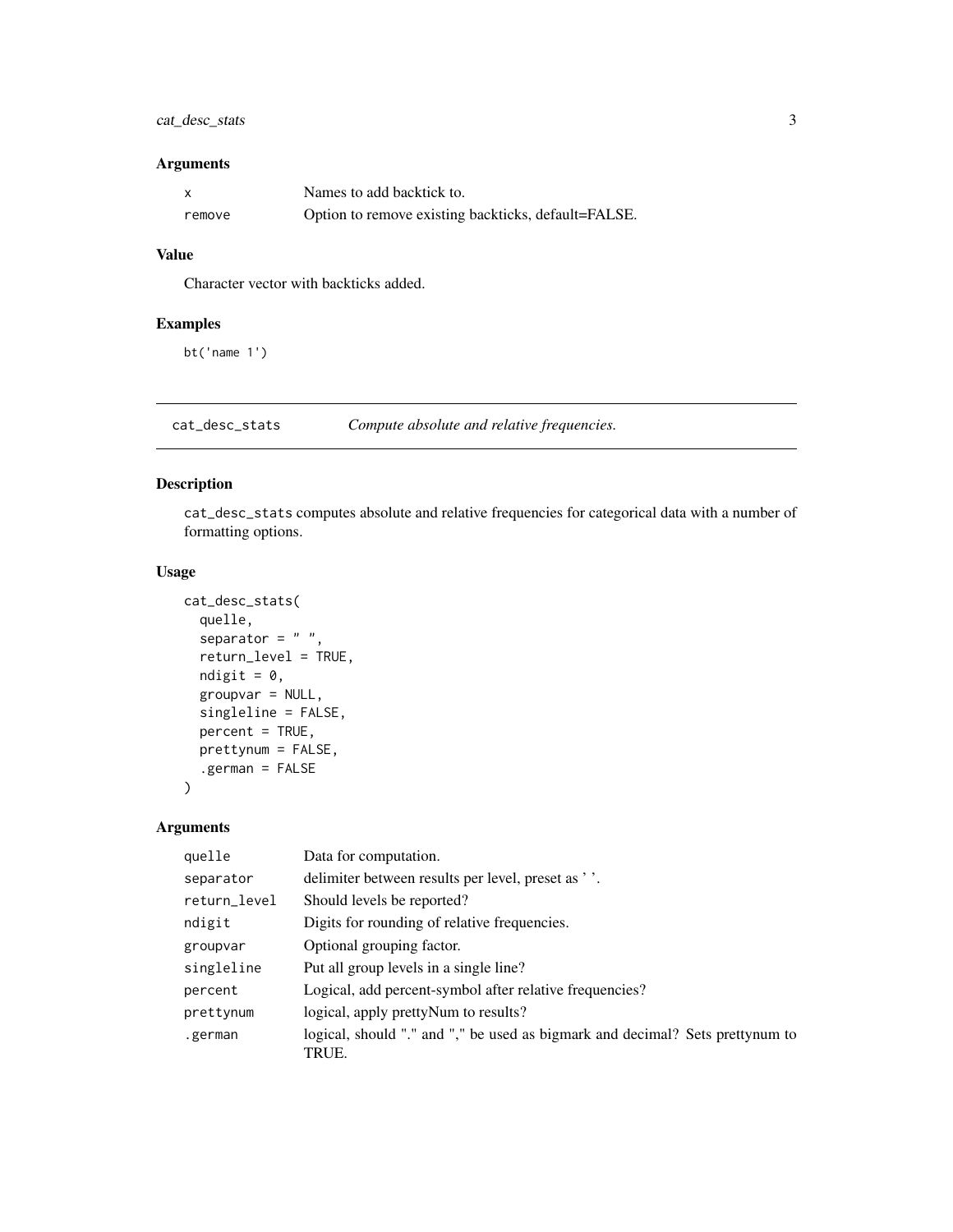# <span id="page-3-0"></span>Value

Structure depends on parameter return\_level: if FALSE than a tibble with descriptives, otherwise a list with two tibbles with levels of factor and descriptives. If parameter singleline is FALSE (default), results for each factor level is reported in a separate line, otherwise they are pasted. Number of columns for result tibbles is one or number of levels of the additional grouping variable.

# Examples

```
cat_desc_stats(mtcars$gear)
cat_desc_stats(mtcars$gear, return_level = FALSE)
cat_desc_stats(mtcars$gear, groupvar = mtcars$am)
cat_desc_stats(mtcars$gear, groupvar = mtcars$am, singleline = TRUE)
```
cn *Shortcut for colnames()*

#### Description

cn lists column names, by default for variable rawdata.

#### Usage

cn(data = rawdata)

#### Arguments

data Data structure to read column names from.

#### Value

Character vector with column names.

#### Examples

cn(mtcars)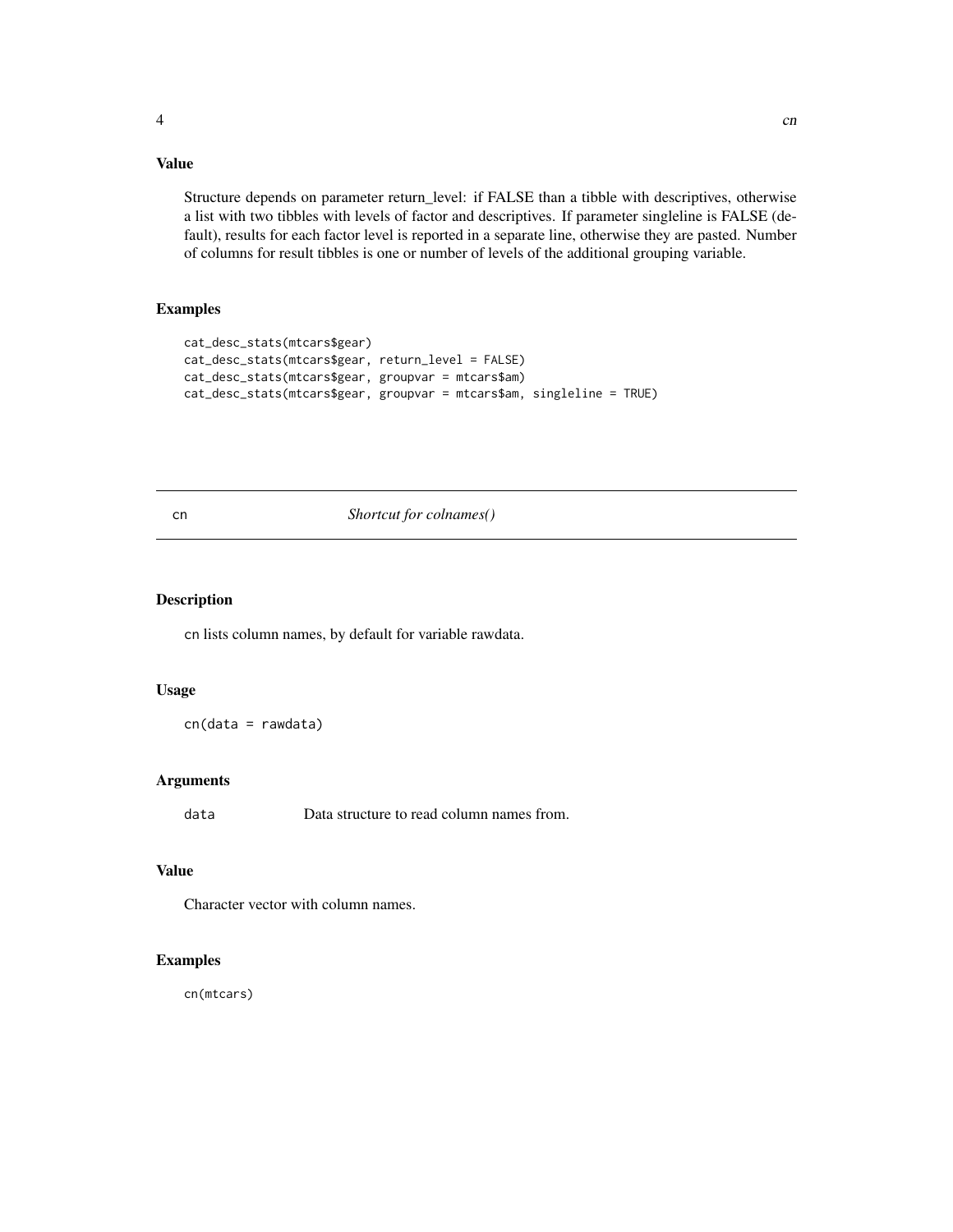<span id="page-4-0"></span>

compare2numvars computes either [t\\_var\\_test](#page-28-1) or [wilcox.test,](#page-0-0) depending on parameter gaussian. Descriptive statistics, depending on distribution, are reported as well.

# Usage

```
compare2numvars(
 data,
 dep_vars,
  indep_var,
 gaussian,
 round_p = 3,
 round_desc = 2,
  range = FALSE,
 rangesep = " "pretext = FALSE,mark = FALSE,n = FALSE,
 add_n = FALSE)
```
# Arguments

| data       | name of dataset (tibble/data.frame) to analyze.                                                                     |
|------------|---------------------------------------------------------------------------------------------------------------------|
| dep_vars   | vector of column names for independent variables.                                                                   |
| indep_var  | name of grouping variable, has to translate to 2 groups. If more levels are en-<br>countered, an error is produced. |
| gaussian   | logical specifying normal or ordinal values.                                                                        |
| round_p    | level for rounding p-value.                                                                                         |
| round_desc | number of significant digits for rounding of descriptive stats.                                                     |
| range      | include min/max?                                                                                                    |
| rangesep   | text between statistics and range or other elements.                                                                |
| pretext    | for function formatP.                                                                                               |
| mark       | for function formatP.                                                                                               |
| n          | create columns for n per group?                                                                                     |
| add_n      | add n to descriptive statistics?                                                                                    |

#### Value

A tibble with variable names, descriptive statistics, and p-value, number of rows is number of dep\_vars.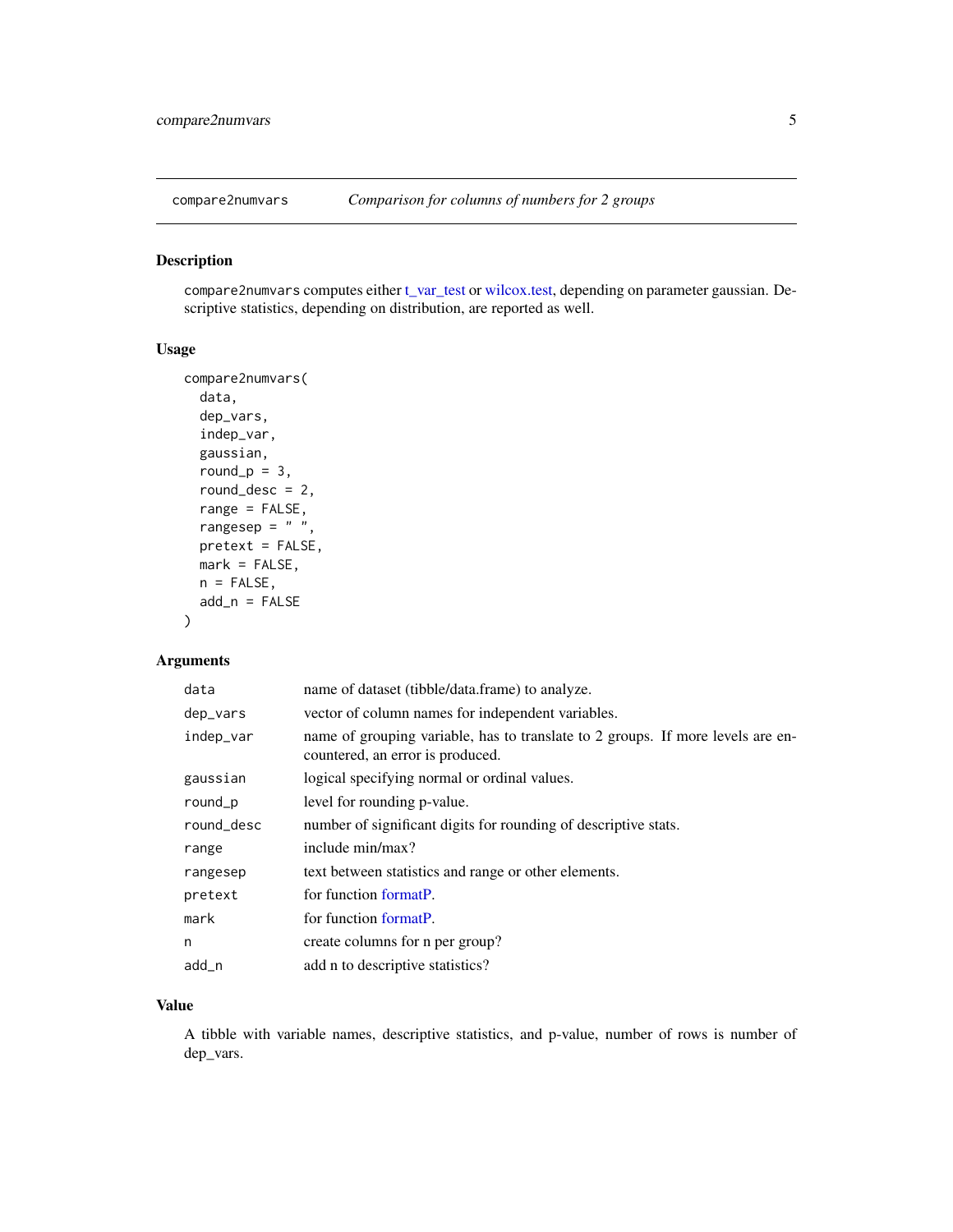#### Examples

```
# Assuming Normal distribution:
compare2numvars(
  data = mtcars, dep_vars = c("wt", "mpg", "qsec"), indep_var = "am",
  gaussian = TRUE
)
# Ordinal scale:
compare2numvars(
  data = mtcars, dep_vars = c("wt", "mpg", "qsec"), indep_lar = "am",gaussian = FALSE
)
# If dependent variable has more than 2 levels, consider fct_lump:
mtcars %>% mutate(gear=factor(gear) %>% fct_lump_n(n=1)) %>%
compare2numvars(dep_vars="wt",indep_var="gear",gaussian=TRUE)
```
compare2qualvars *Comparison for columns of factors for 2 groups*

# Description

compare2qualvars computes [fisher.test](#page-0-0) with simulated p-value and descriptive statistics for a group of categorical dependent variables.

#### Usage

```
compare2qualvars(
  data,
  dep_vars,
  indep_var,
  round_p = 3,
  round_desc = 2,
  pretext = FALSE,
 mark = FALSE,singleline = FALSE,
  space = " ",linebreak = " \n\cdot \n\cdot
```
# )

# Arguments

| data       | name of data set (tibble/data.frame) to analyze.                |  |
|------------|-----------------------------------------------------------------|--|
| dep_vars   | vector of column names for dependent variables.                 |  |
| indep_var  | name of grouping variable, has to translate to 2 groups.        |  |
| round_p    | level for rounding p-value.                                     |  |
| round_desc | number of significant digits for rounding of descriptive stats. |  |

<span id="page-5-0"></span>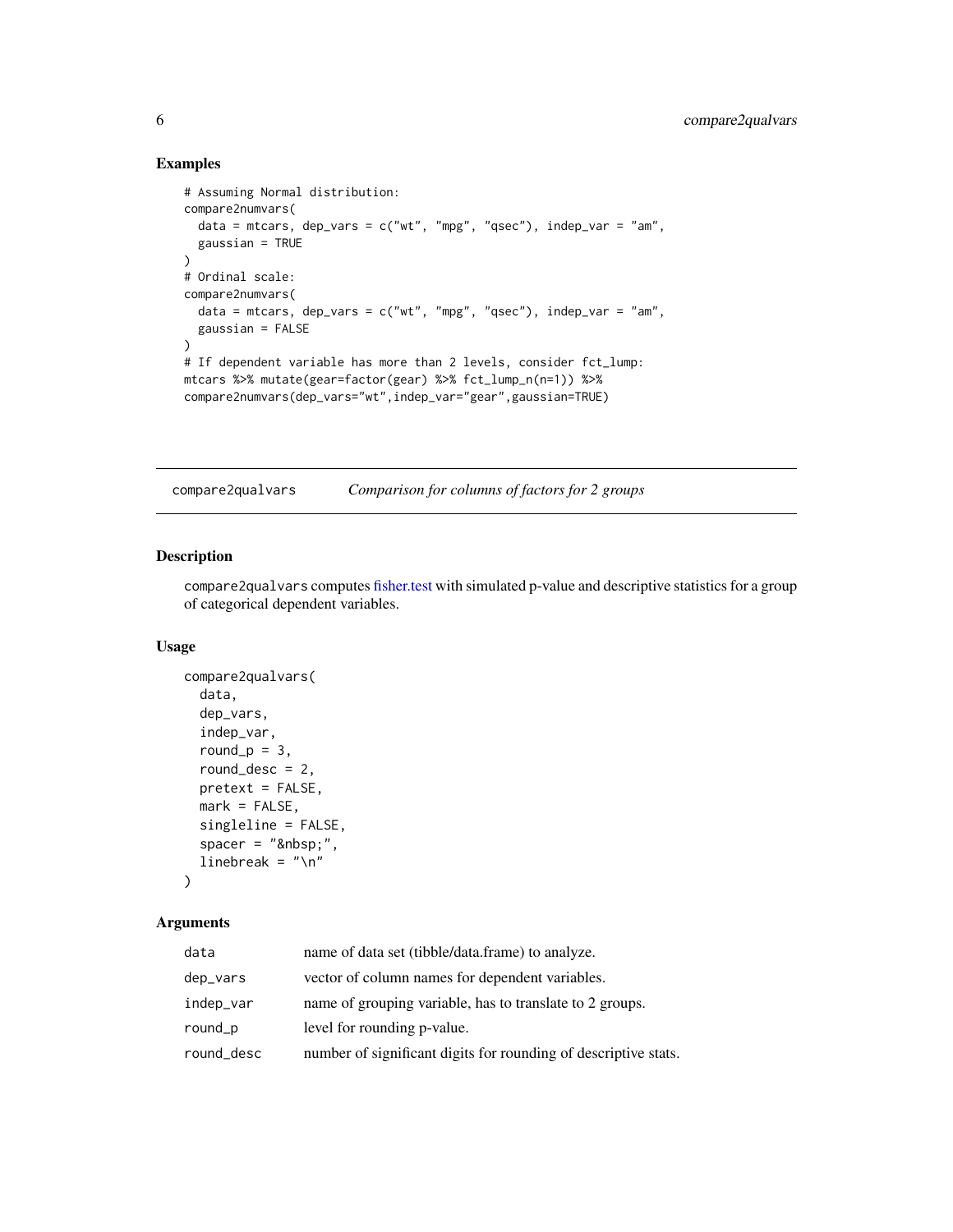<span id="page-6-0"></span>

| pretext    | for function formatP.                                              |
|------------|--------------------------------------------------------------------|
| mark       | for function formatP.                                              |
| singleline | Put all group levels in a single line?                             |
| spacer     | Text element to indent levels and fill empty cells, defaults to ". |
| linebreak  | place holder for newline.                                          |

#### Value

A tibble with variable names, descriptive statistics, and p-value, number of rows is number of dep\_vars.

# Examples

```
compare2qualvars(
  data = mtcars, dep_vars = c("year", "cyl", "carb"), indep_lvar = "am",spacer = " ")
compare2qualvars(
  data = mtcars, dep_vars = c("year", "cyl", "carb"), indep_var = "am",spacer = " ", singleline = TRUE
)
```
compare\_n\_numvars *Comparison for columns of Gaussian measures for n groups*

# Description

Comparison for columns of Gaussian measures for n groups

#### Usage

```
compare_n_numvars(
  data = rawdata,dep_vars,
  indep_var,
  round_desc = 2,
  range = FALSE,
  rangesep = " "pretext = FALSE,
 mark = FALSE,
 round_p = 3,
  add_n = FALSE)
```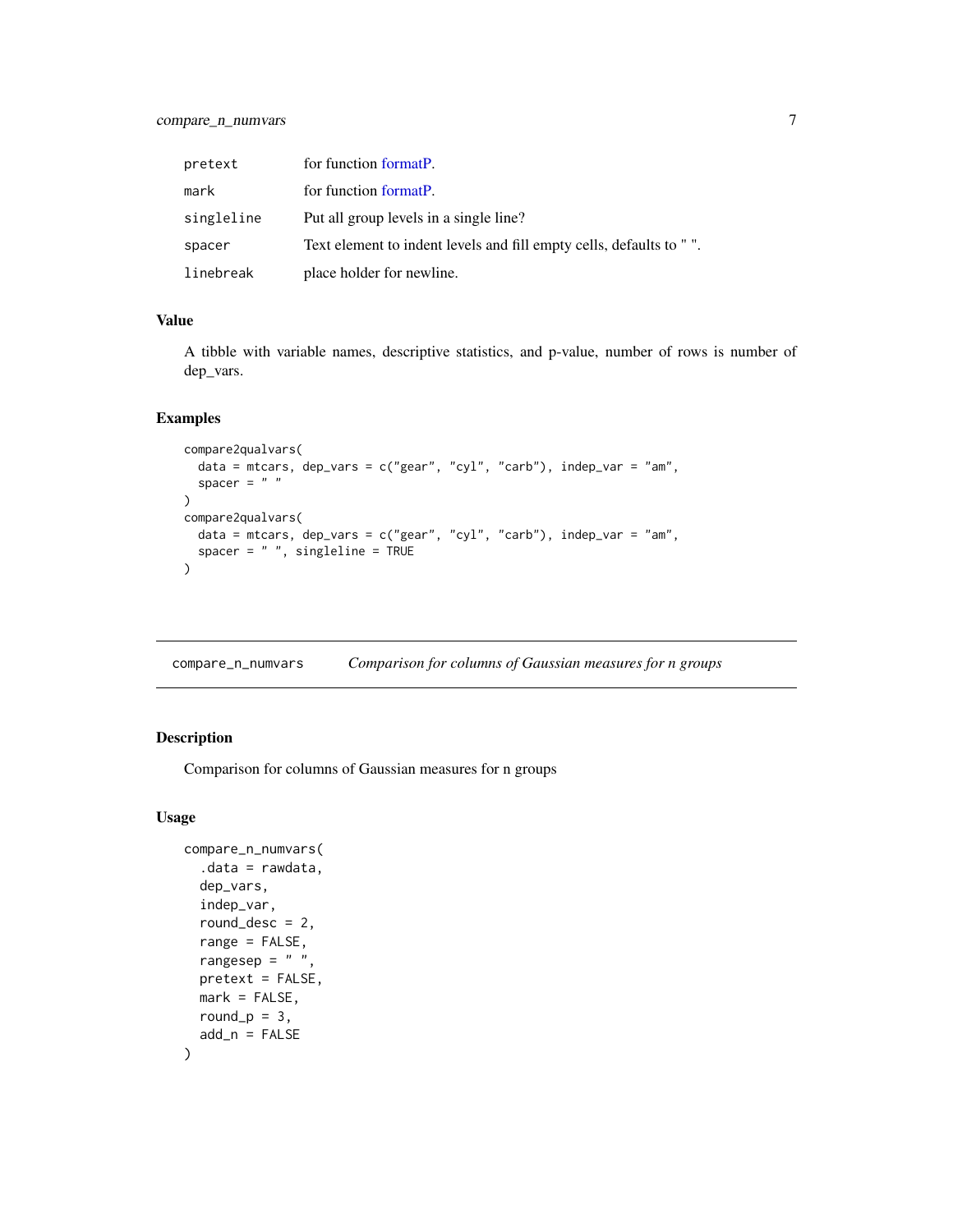# <span id="page-7-0"></span>Arguments

| .data         | name of dataset (tibble/data.frame) to analyze, defaults to rawdata. |  |
|---------------|----------------------------------------------------------------------|--|
| dep_vars      | vector of column names.                                              |  |
| indep_var     | name of grouping variable.                                           |  |
| round_desc    | number of significant digits for rounding of descriptive stats.      |  |
| range         | include min/max?                                                     |  |
| rangesep      | text between statistics and range or other elements.                 |  |
| pretext, mark | for function formatP.                                                |  |
| round_p       | level for rounding p-value.                                          |  |
| add_n         | add n to descriptive statistics?                                     |  |

#### Value

A list with elements "results": tibble with descriptive statistics, p-value from ANOVA, p-values for pairwise comparisons, significance indicators, and descriptives pasted with significance. "raw": nested list with output from all underlying analyses.

# Examples

```
# Usually,only the result table is relevant:
compare_n_numvars(
  .data = mtcars, dep_vars = c("wt", "mpg", "qsec"),indep_var = "cyl"
)$results
# For a report, result columns may be filtered as needed:
compare_n_numvars(
  .data = mtcars, dep_vars = c("wt", "mpg", "qsec"),indep\_var = "cyl")$results %>%
  dplyr::select(Variable, `cyl 4 fn`:`cyl 8 fn`, pANOVA)
```

| compare_n_qualvars | Comparison for columns of factors for more than 2 groups with post- |
|--------------------|---------------------------------------------------------------------|
|                    | hoc                                                                 |

# Description

Comparison for columns of factors for more than 2 groups with post-hoc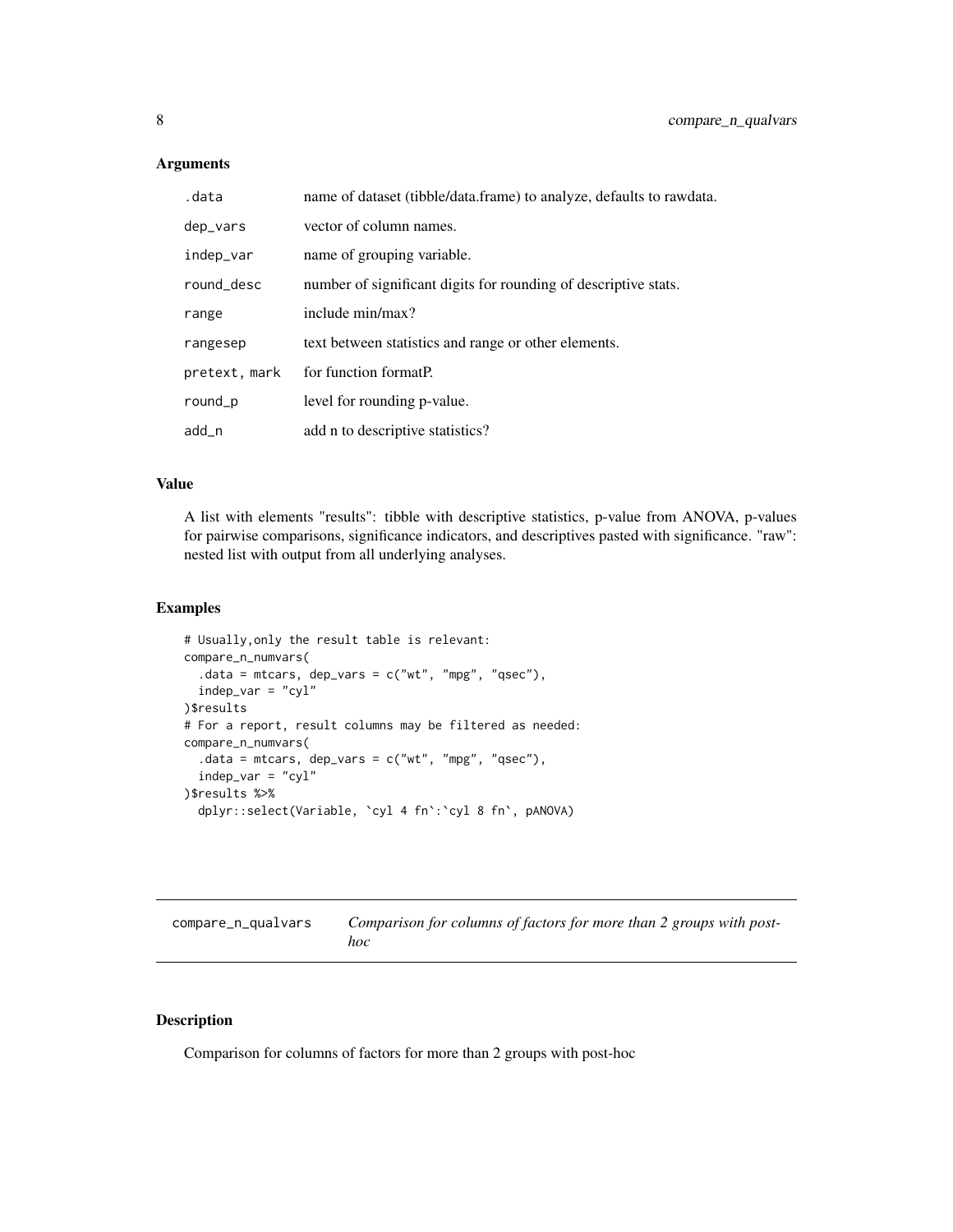<span id="page-8-0"></span>compare\_n\_qualvars 9

#### Usage

```
compare_n_qualvars(
  data,
  dep_vars,
  indep_var,
  round_p = 3,
  round_desc = 2,
 pretext = FALSE,
 mark = FALSE,singleline = FALSE,
  space = " ",linebreak = "\n\n\cdot",
 prettynum = FALSE
\mathcal{L}
```
# Arguments

| data       | name of data set (tibble/data.frame) to analyze.               |  |
|------------|----------------------------------------------------------------|--|
| dep_vars   | vector of column names.                                        |  |
| indep_var  | name of grouping variable, has to translate to 2 groups.       |  |
| round_p    | level for rounding p-value.                                    |  |
| round_desc | number of significant digits for rounding of descriptive stats |  |
| pretext    | for function formatP                                           |  |
| mark       | for function formatP                                           |  |
| singleline | Put all group levels in a single line?                         |  |
| spacer     | Text element to indent levels, defaults to "".                 |  |
| linebreak  | place holder for newline.                                      |  |
| prettynum  | Apply prettyNum to results?                                    |  |

#### Value

A tibble with variable names, descriptive statistics, and p-value, number of rows is number of dep\_vars.

```
# Separate lines for each factor level:
compare_n_qualvars(
  data = mtcars, dep_vars = c("am", "cyl", "carb"), indep_var = "gear",spacer = " "\mathcal{L}# All levels in one row but with linebreaks:
compare_n_qualvars(
  data = mtcars, dep_vars = c("am", "cyl", "carb"), indep_var = "gear",singleline = TRUE
)
```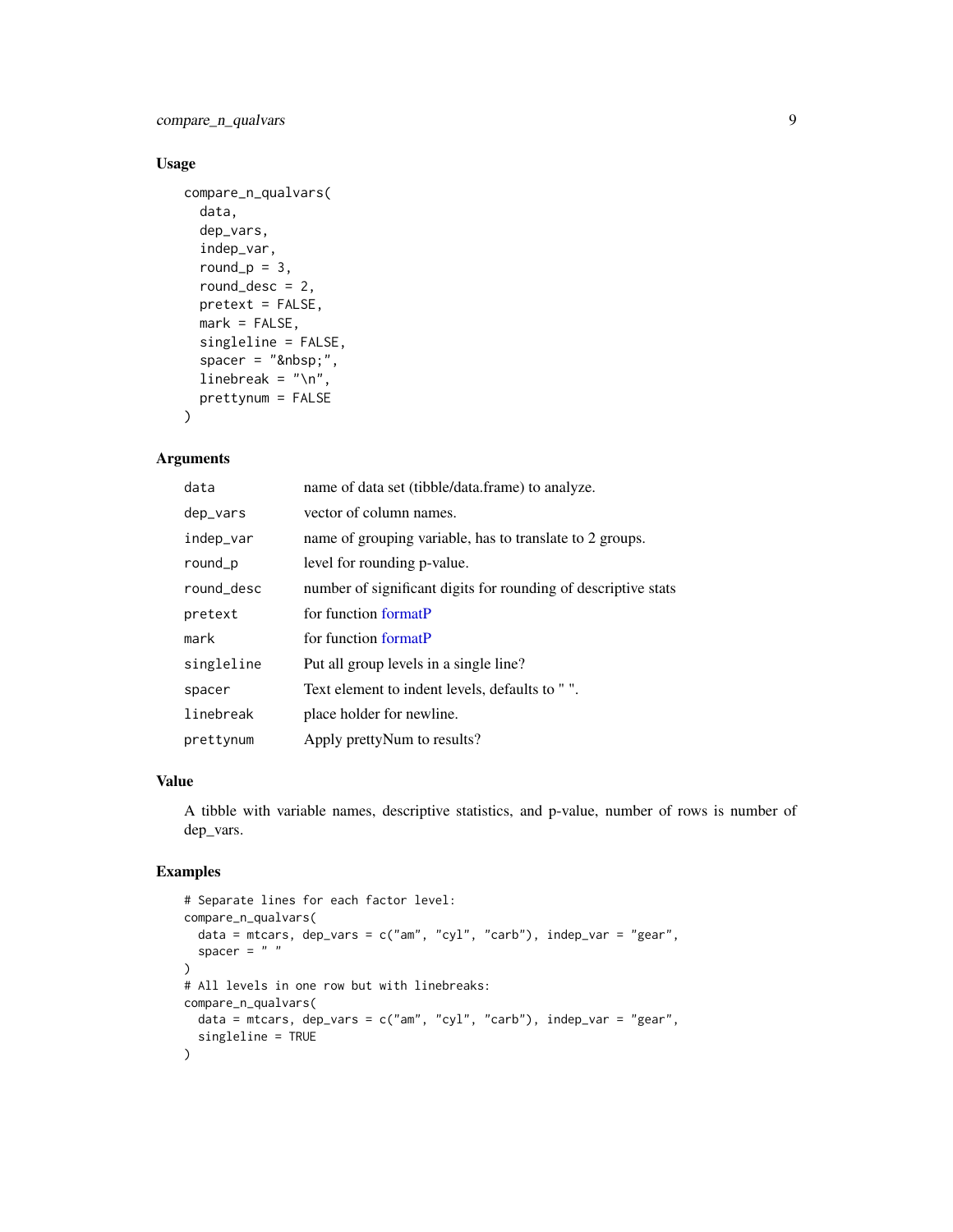<span id="page-9-0"></span>10 cortestR

```
# All levels in one row, separateted by ";":
compare_n_qualvars(
  data = mtcars, dep_vars = c("am", "cyl", "carb"), indep_var = "gear",
  singleline = TRUE, linebreak = "; "
)
```
cortestR *Correlations with significance*

#### Description

cortestR computes correlations and their significance level based on [cor.test.](#page-0-0) Coefficients and p-values may be combined or reported separately.

# Usage

```
cortestR(
  cordata,
 method = "pearson",
  digits = 3,
  digits_p = 3,
  sign_symbol = TRUE,
  split = FALSE,space = ""
)
```
#### Arguments

| cordata     | data frame or matrix with rawdata.                                     |
|-------------|------------------------------------------------------------------------|
| method      | as in cortest.                                                         |
| digits      | rounding level for estimate.                                           |
| digits_p    | rounding level for p value.                                            |
| sign_symbol | If true, use significance indicator instead of p-value.                |
| split       | logical, report correlation and p combined (default) or split in list. |
| space       | character to fill empty upper triangle.                                |

# Value

Depending on parameters split and sign\_symbol, either a single data frame with coefficient and p-values or significance symbols or a list with two data frames.

```
# with defaults
cortestR(mtcars[, c("wt", "mpg", "qsec")], split = FALSE, sign_symbol = TRUE)
# separate coefficients and p-values
cortestR(mtcars[, c("wt", "mpg", "qsec")], split = TRUE, sign_symbol = FALSE)
```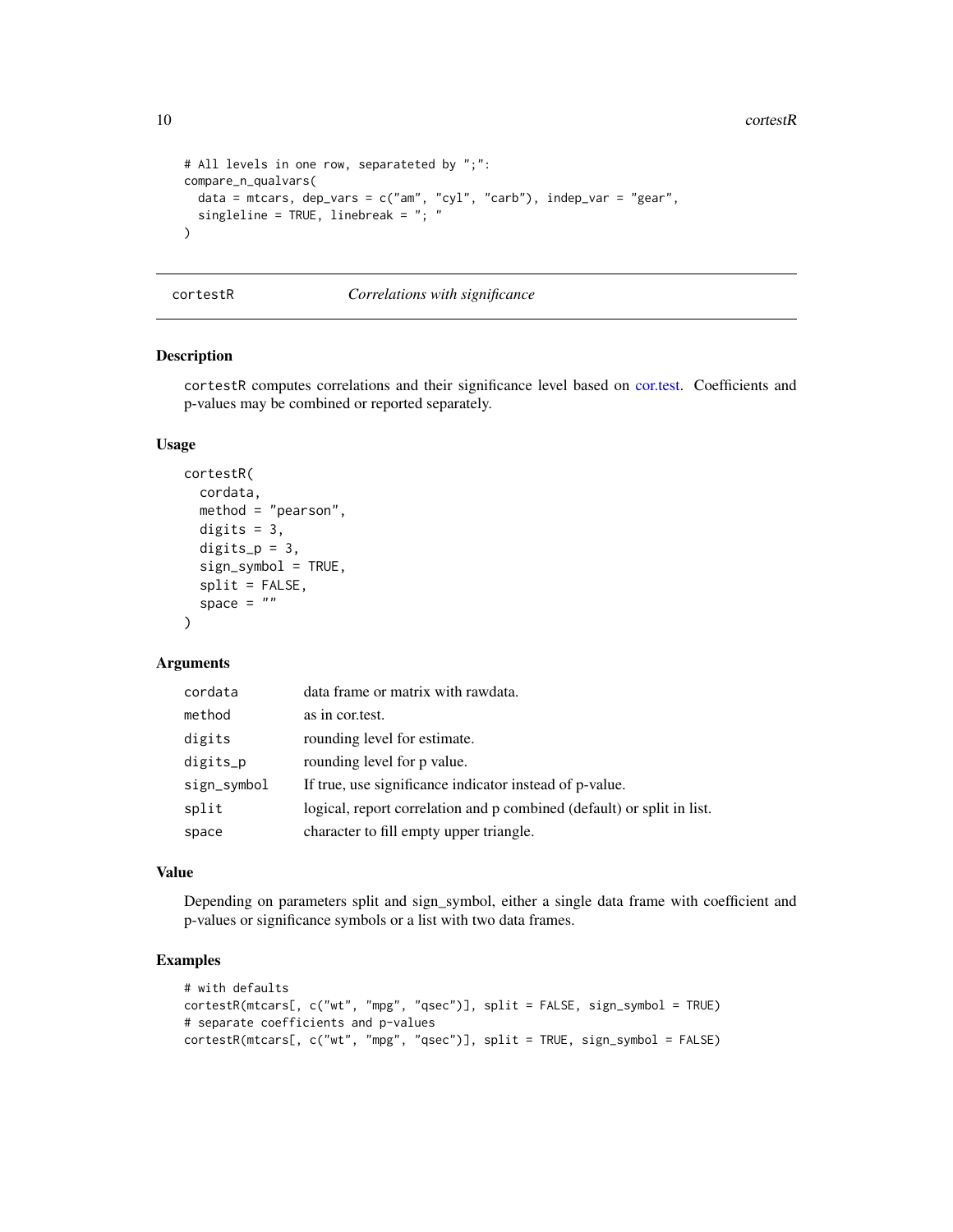<span id="page-10-0"></span>

A dataset containing physiological data, biomarkers, and categorical data.

#### Usage

faketrial

# Format

A tibble with 300 rows and 24 variables:

Sex Sex of animal, factor with levels 'female', 'male'

Agegroup Factor with levels 'young','middle','old'

Treatment Factor with levels 'sham', 'OP'

HR Heart rate

sysRR,diaRR Systolic and diastolic blood pressure

Med xxx Pseudo-medications, factors with levels 'y','n'

Biomarker x [units](#page-0-0) Biomarkers with log-normal distribution

FindVars *Find numeric index and names of columns based on patterns*

# Description

FindVars looks up colnames (by default for data-frame rawdata) based on parts of names, using regular expressions. Be warned that special characters as e.g. [ ( need to be escaped or replaced by . Exlusion rules may be specified as well.

#### Usage

```
FindVars(
  varnames,
  allnames = NULL,
  exact = FALSE,exclude = NA,
 casesensitive = TRUE,
  fixed = FALSE
)
```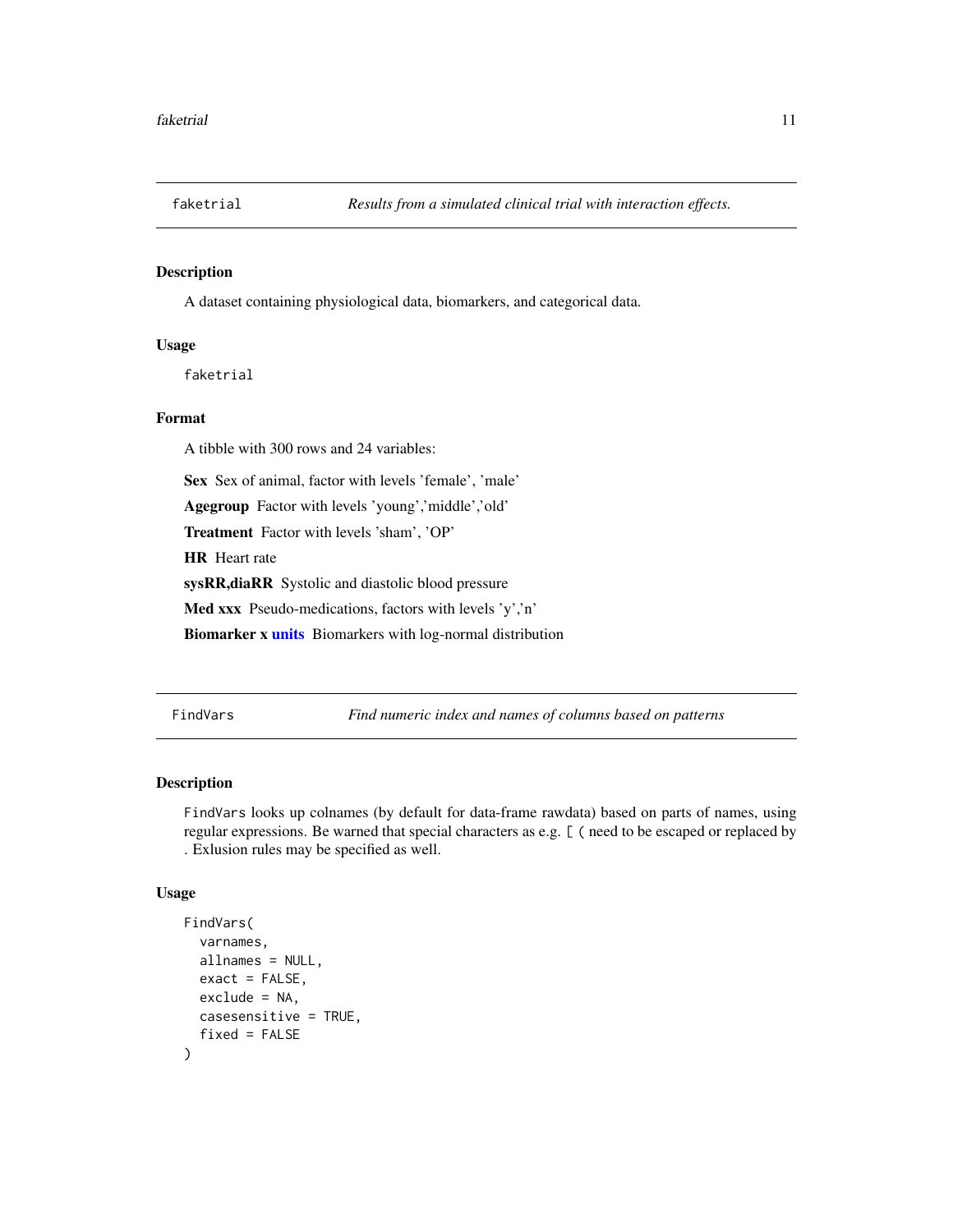# Arguments

| varnames      | Vector of pattern to look for.                                        |  |
|---------------|-----------------------------------------------------------------------|--|
| allnames      | Vector of values to detect pattern in; by default, colnames(rawdata). |  |
| exact         | Partial matching or exact only (adding $\land$ and \$)?               |  |
| exclude       | Vector of pattern to exclude from found names.                        |  |
| casesensitive | Logical if case is respected in matching (default FALSE: $a \leq A$ ) |  |
| fixed         | Logical, match as is, argument is passed to grep().                   |  |

#### Value

A list with index, names, backticked names, and symbols

#### Examples

```
FindVars(varnames = c("^c", "g"), allnames = colnames(mtcars))
FindVars(varnames = c("^c", "g"), allnames = colnames(mtcars), exclude = "r")
rawdata <- mtcars
FindVars(varnames = c("^c", "g"))
```
<span id="page-11-1"></span>

|  | formatP |  |
|--|---------|--|
|--|---------|--|

 $Re$ *-format p-values, avoiding rounding to 0* 

#### Description

formatP simplifies p-values by rounding to the maximum of p or a predefined level. Optionally < or = can be added, as well as symbols according to significance level.

#### Usage

```
formatP(
 pIn,
  ndigits = 3,
  text = TRUE,pretext = FALSE,mark = FALSE,
  german_num = FALSE
\mathcal{L}
```
# Arguments

| pIn        | A numeric vector or matrix with p-values.                   |
|------------|-------------------------------------------------------------|
| ndigits    | Number of digits (default=3).                               |
| textout    | Cast output to character (default=TRUE)?                    |
| pretext    | Should = or < be added before p (default= $FALSE$ )?        |
| mark       | Should significance level be added after p (default=FALSE)? |
| german_num | change dot (default) to comma?                              |

<span id="page-11-0"></span>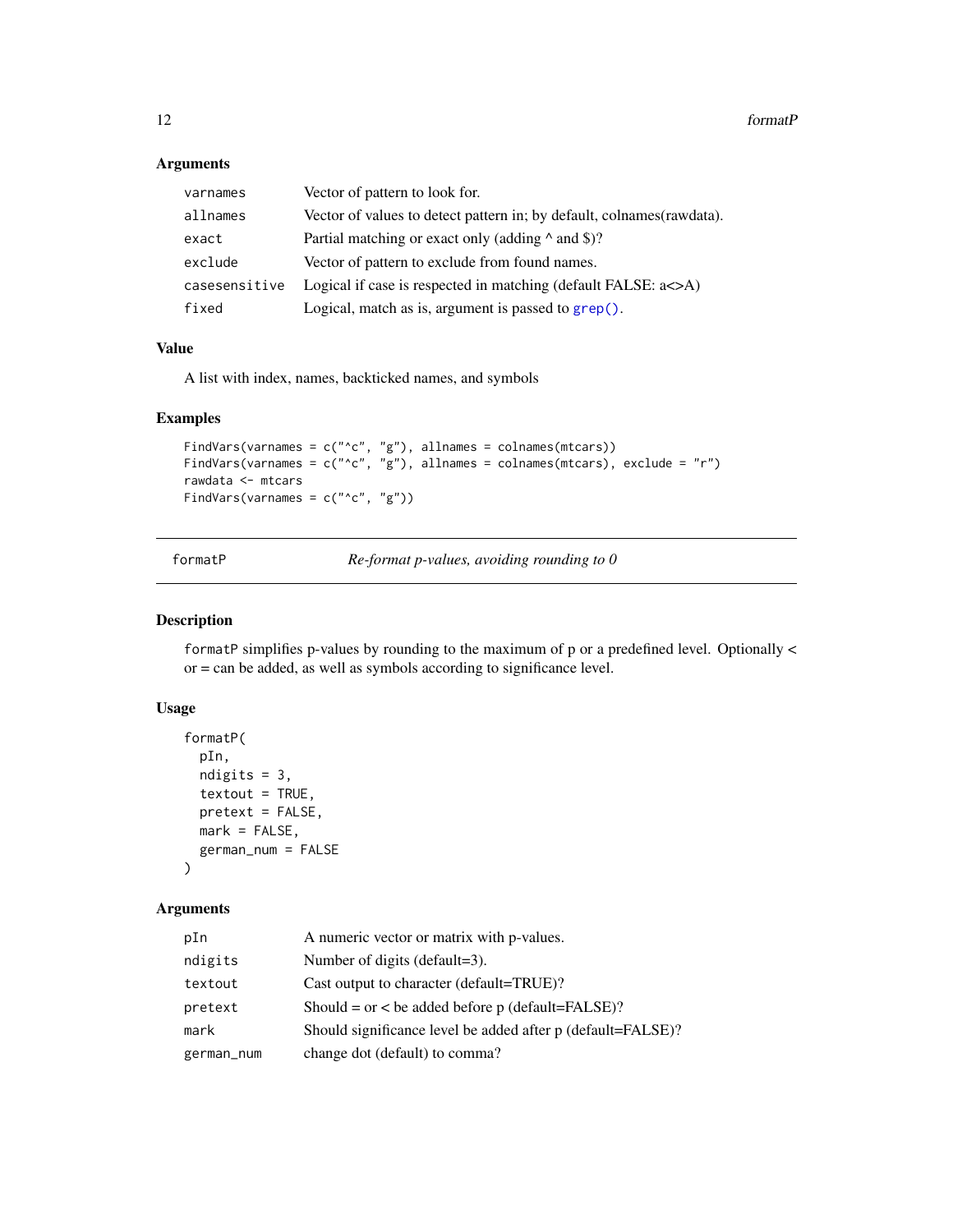#### <span id="page-12-0"></span>ggcormat the state of the state of the state of the state of the state of the state of the state of the state of the state of the state of the state of the state of the state of the state of the state of the state of the s

#### Value

vector or matrix (depending on type of pIn) with type character (default) or numeric, depending on parameter textout

#### Examples

```
formatP(0.012345)
formatP(0.012345, ndigits = 4)
formatP(0.000122345, ndigits = 3, pretext = TRUE)
```
ggcormat *Print graphical representation of a correlation matrix.*

#### Description

Print graphical representation of a correlation matrix.

#### Usage

```
ggcormat(
  cor_mat,
  p_mat = NULL,
  method = "Correlation",
  title = ",
  maxpoint = 2.1,
  textsize = 5,
  axistextsize = 2,
  titlesize = 3,
  breaklabels = NULL,
  lower_only = TRUE,
  low = "blue3",.high = "red2",.legendtitle = NULL
\mathcal{L}
```
#### Arguments

| cor_mat      | correlation matrix as produced by cor.                                                                             |
|--------------|--------------------------------------------------------------------------------------------------------------------|
| p_mat        | Optional matrix of p-values; if provided, this is used to define size of dots rather<br>than absolute correlation. |
| method       | text specifying type of correlation.                                                                               |
| title        | plot title.                                                                                                        |
| maxpoint     | maximum for scale_size_manual, may need adjustment depending on plotsize.                                          |
| textsize     | for theme text.                                                                                                    |
| axistextsize | relative text size for axes.                                                                                       |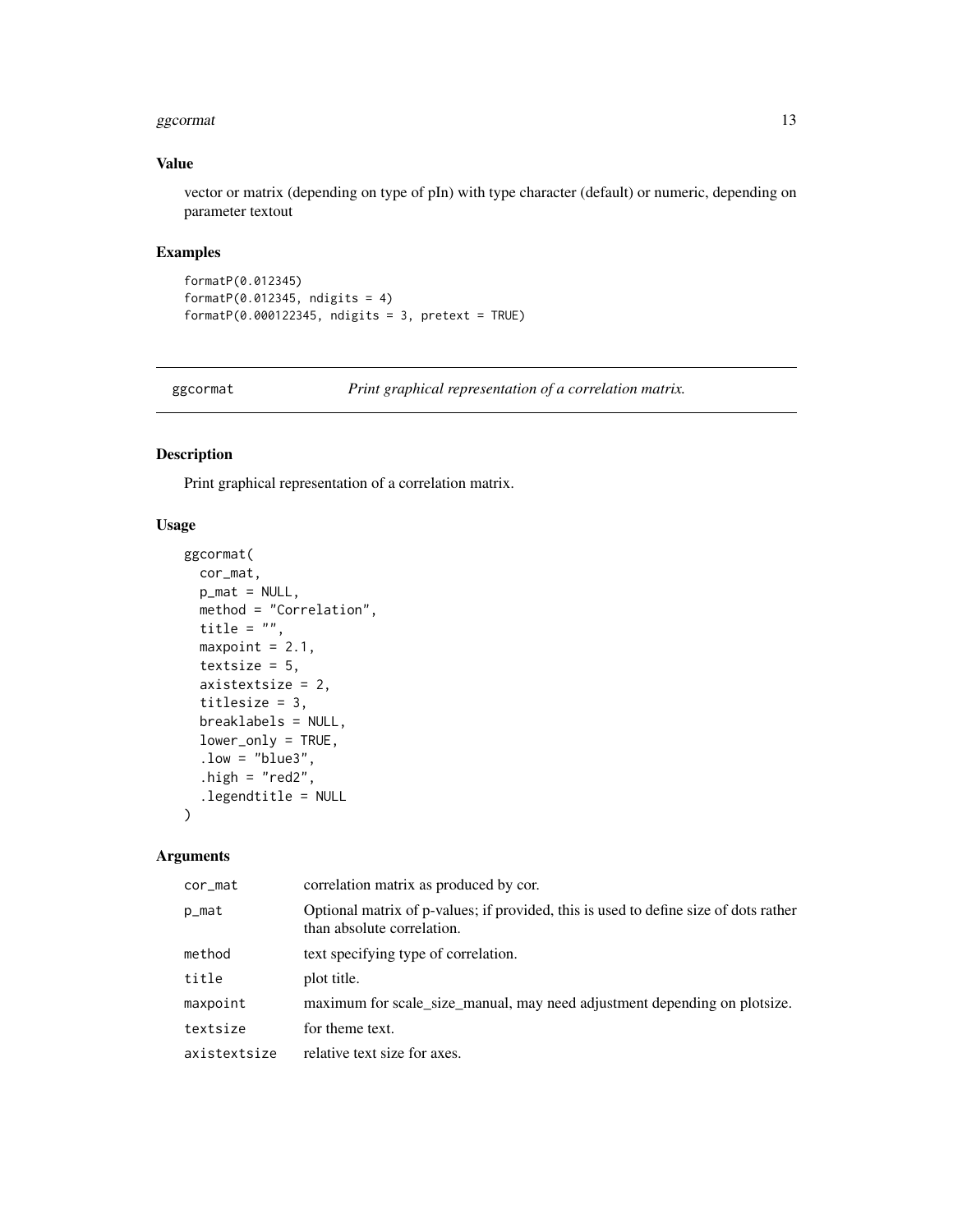<span id="page-13-0"></span>

| titlesize    | as you already guessed, relative text size for title. |
|--------------|-------------------------------------------------------|
| breaklabels  | currently not used, intended for str_wrap.            |
| lower_only   | should only lower triangle be plotted?                |
| .low         | Color for heatmap.                                    |
| .high        | Color for heatmap.                                    |
| .legendtitle | Optional name for color legend.                       |

#### Value

A ggplot object, allowing further styling.

# Examples

```
coeff_pvalues <- cortestR(mtcars[, c("wt", "mpg", "qsec", "hp")],
  split = TRUE, sign_symbol = FALSE
)
# focus on coefficients:
ggcormat(cor_mat = coeff_pvalues$corout, maxpoint = 5)
# size take from p-value:
ggcormat(
  cor_mat = coeff_pvalues$corout,
  p_mat = coeff_pvalues$pout, maxpoint = 5
\mathcal{L}
```
glmCI *Confidence interval for generalized linear models*

# Description

glm\_CI computes and formats of CIs for glm.

# Usage

```
glmCI(model, min = .01, max = 100, cisep = '\U000022ef', ndigit=2)
```
#### Arguments

| model    | Output from glm.                                                |
|----------|-----------------------------------------------------------------|
| min, max | Lower and upper limits for CIs, usefull for extremely wide CIs. |
| cisep    | Separator between CI values.                                    |
| ndigit   | rounding level.                                                 |

# Value

A list with coefficient, CIs, and pasted coef([CIs]).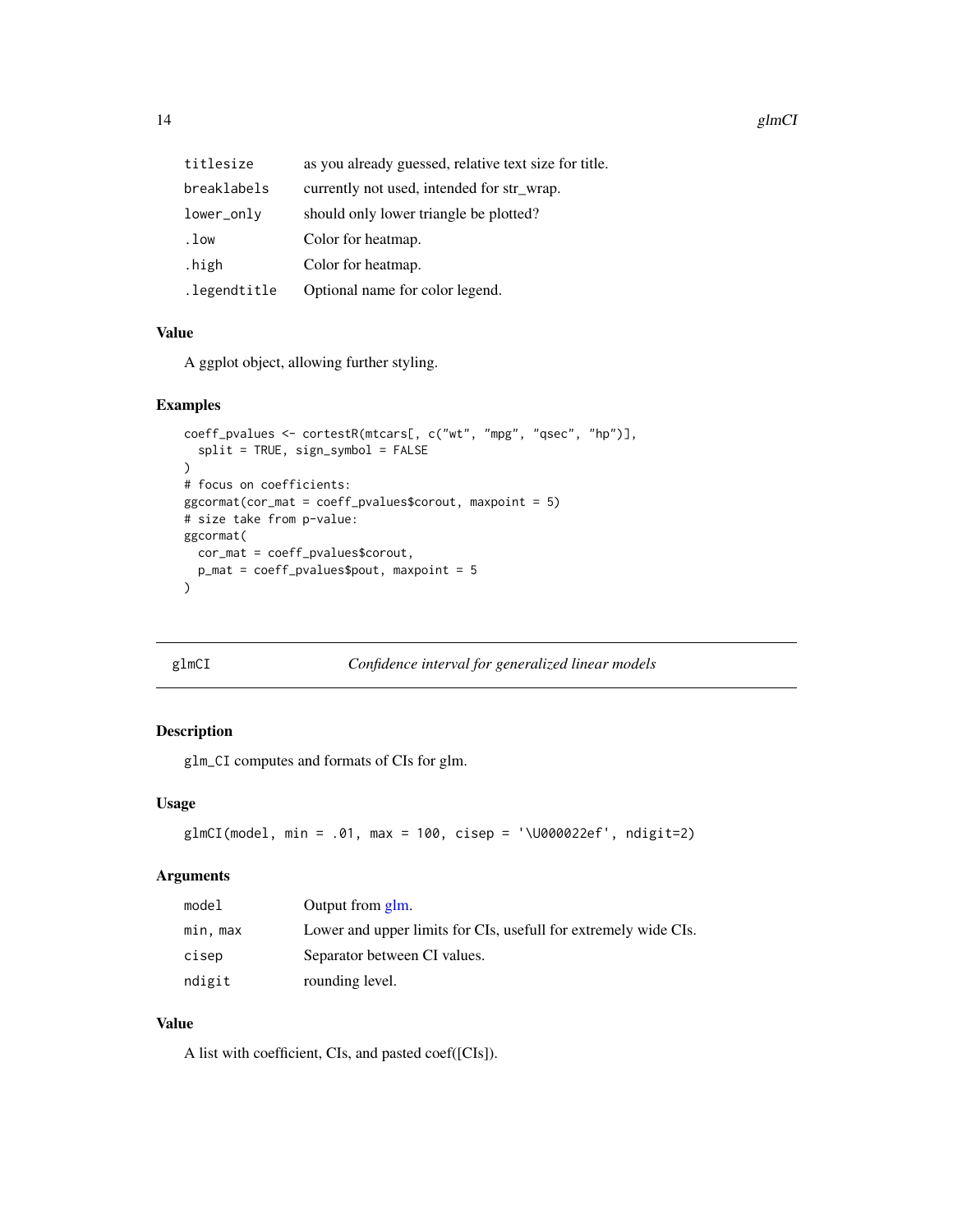#### <span id="page-14-0"></span>ksnormal and the set of the set of the set of the set of the set of the set of the set of the set of the set of the set of the set of the set of the set of the set of the set of the set of the set of the set of the set of

# Examples

```
glm\_out < - glm(am - mp, family = binomial, data = mtcars)glmCI(glm_out)
```
ksnormal *Kolmogorov-Smirnov-Test against Normal distribution*

# Description

ksnormal is a convenience function around [ks.test,](#page-0-0) testing against Normal distribution

#### Usage

ksnormal(x)

#### Arguments

x Vector of data to test.

#### Value

p.value from [ks.test.](#page-0-0)

# Examples

```
# original ks.test:
ks.test(
  x = mtcars$wt, pnorm, mean = mean(mtcars$wt, na.rm = TRUE),
  sd = sd(mtcars$wt, na.rm = TRUE)
)
# wrapped version:
ksnormal(x = mtcars$wt)
```
logrange\_1 *Predefined sets of labels for plots with log-scaled axes*

#### Description

logrange\_1 returns a vector for log-labels at .1, 1, 100, 1000 ...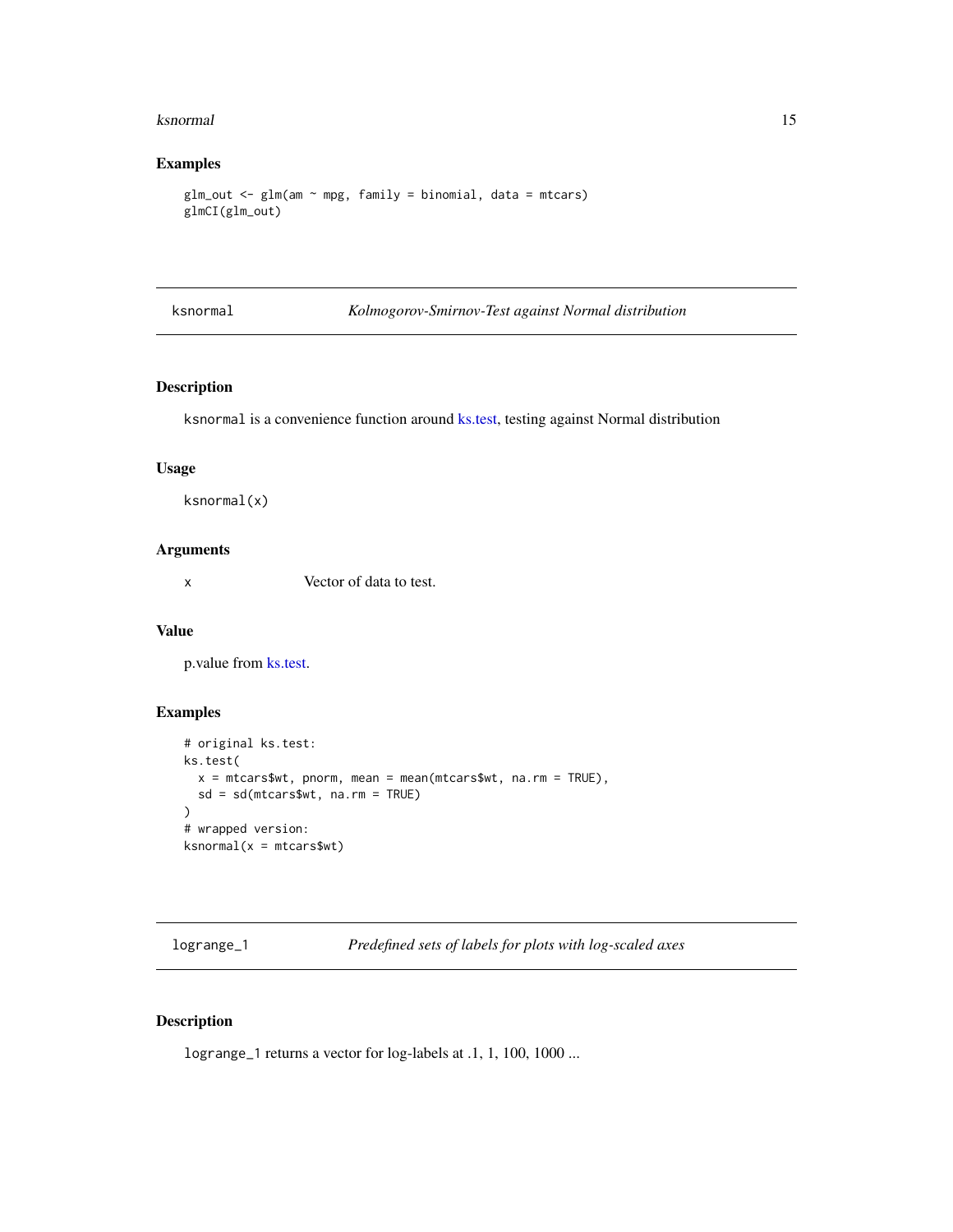16 logrange\_1

#### Usage

logrange\_1 logrange\_5 logrange\_123456789 logrange\_12357 logrange\_15

# Format

An object of class numeric of length 41. An object of class numeric of length 738. An object of class numeric of length 369. An object of class numeric of length 205. An object of class numeric of length 82.

#### Value

numeric vector numeric vector

# Functions

- logrange\_5: vector for log-labels at 1.0, 1.5, 2.0, 2.5 ... 10, 15, 20, 25 ...
- logrange\_123456789: vector for log-labels at 1, 2, 3 ... 9, 10, 20, 30 ... 90, 100 ...
- logrange\_12357: vector for log-labels at 1 ,2, 3, 5, 7, 10, 20 ,30, 50, 70 ...
- logrange\_15: vector for log-labels at 1, 5, 10, 50 ...

```
ggplot(mtcars, aes(wt, mpg)) +
  geom_point() +
  scale_y_log10(breaks = logrange_5)
ggplot(mtcars, aes(wt, mpg)) +
  geom_point() +
  scale_y_log10(breaks = logrange_123456789)
```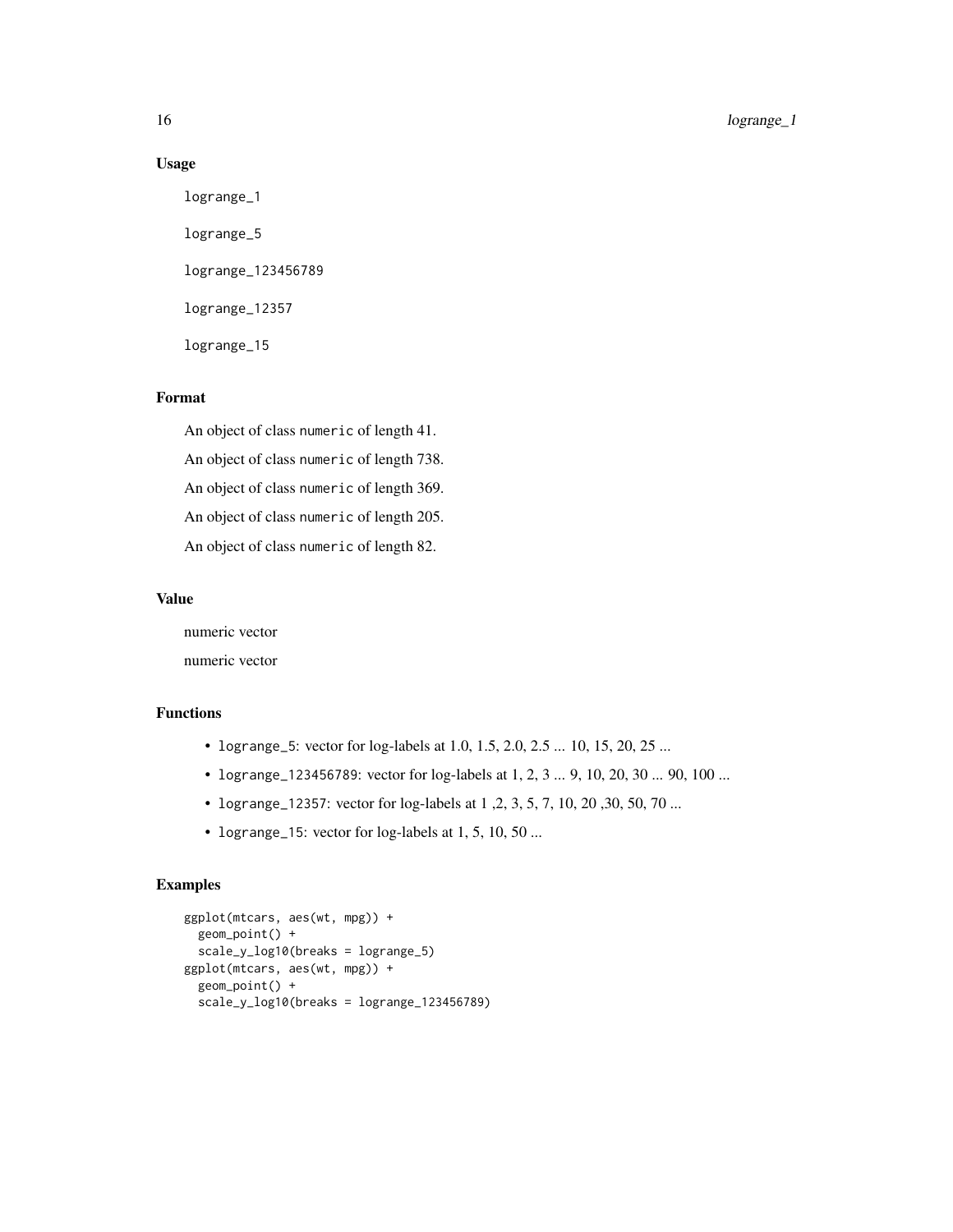<span id="page-16-0"></span>

markSign returns the symbol associated with a significance level.

#### Usage

```
markSign(SignIn, plabel = c("n.s."," "+", "**", "***", "***")
```
# Arguments

| SignIn | A single p-value.                                       |
|--------|---------------------------------------------------------|
| plabel | A translation table, predefined with the usual symbols. |

#### Value

factor with label as defined in plabel.

# Examples

markSign(0.012)

meansd *Compute mean and sd and put together with the ± symbol.*

# Description

Compute mean and sd and put together with the  $\pm$  symbol.

# Usage

```
meansd(
  x,
  roundDig = 2,
  drop0 = FALSE,
  groupvar = NULL,
  range = FALSE,
  rangesep = " "add_n = FALSE,.german = FALSE
\mathcal{E}
```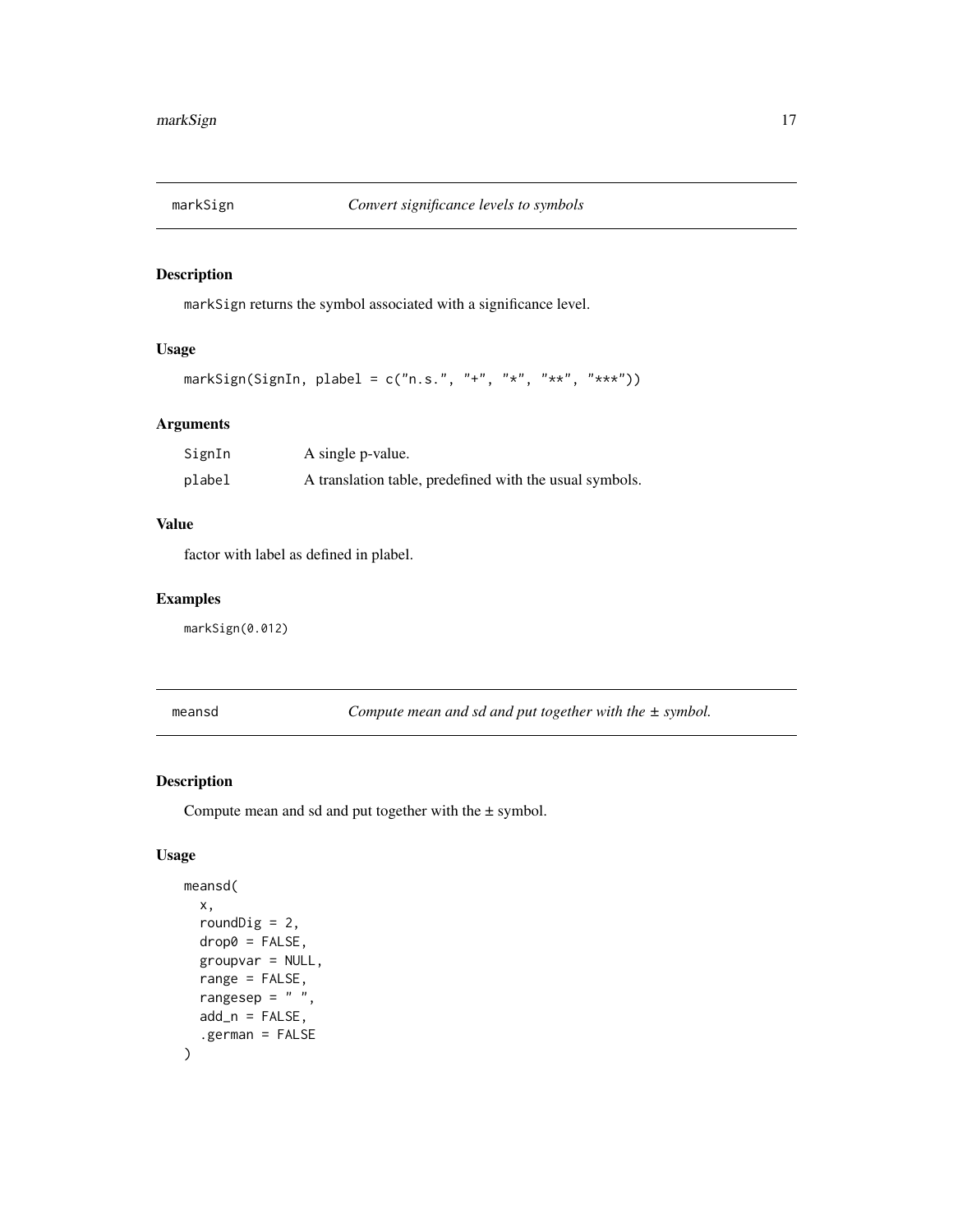<span id="page-17-0"></span>18 meanse

#### Arguments

| X        | Data for computation.                                       |
|----------|-------------------------------------------------------------|
| roundDig | Number of relevant digits for round R.                      |
| drop0    | Should trailing zeros be dropped?                           |
| groupvar | Optional grouping variable for subgroups.                   |
| range    | Should min and max be included in output?                   |
| rangesep | How should min/max be separated from mean+-sd?              |
| add_n    | Should n be included in output?                             |
| .german  | logical, should "." and "," be used as bigmark and decimal? |

# Value

character vector with mean  $\pm$  SD, rounded to desired precision

# Examples

```
# basic usage of meansd
meansd(x = mtcars$wt)# with additional options
meansd(x = mtcars$wt, groupvar = mtcars$am, add_n = TRUE)
```

| meanse | Compute mean and standard error of mean and put together with the |
|--------|-------------------------------------------------------------------|
|        | $\pm$ symbol.                                                     |

# Description

meanse computes SEM based on Standard Deviation/square root(n)

## Usage

meanse(x, mult = 1, roundDig = 2, drop0 = FALSE)

# Arguments

| X        | Data for computation.                                                                         |
|----------|-----------------------------------------------------------------------------------------------|
| mult     | multiplier for SEM, default 1, can be set to e.g. 2 or 1.96 to create confidence<br>intervals |
| roundDig | Number of relevant digits for round R.                                                        |
| drop0    | Should trailing zeros be dropped?                                                             |

# Value

character vector with mean  $\pm$  SEM, rounded to desired precision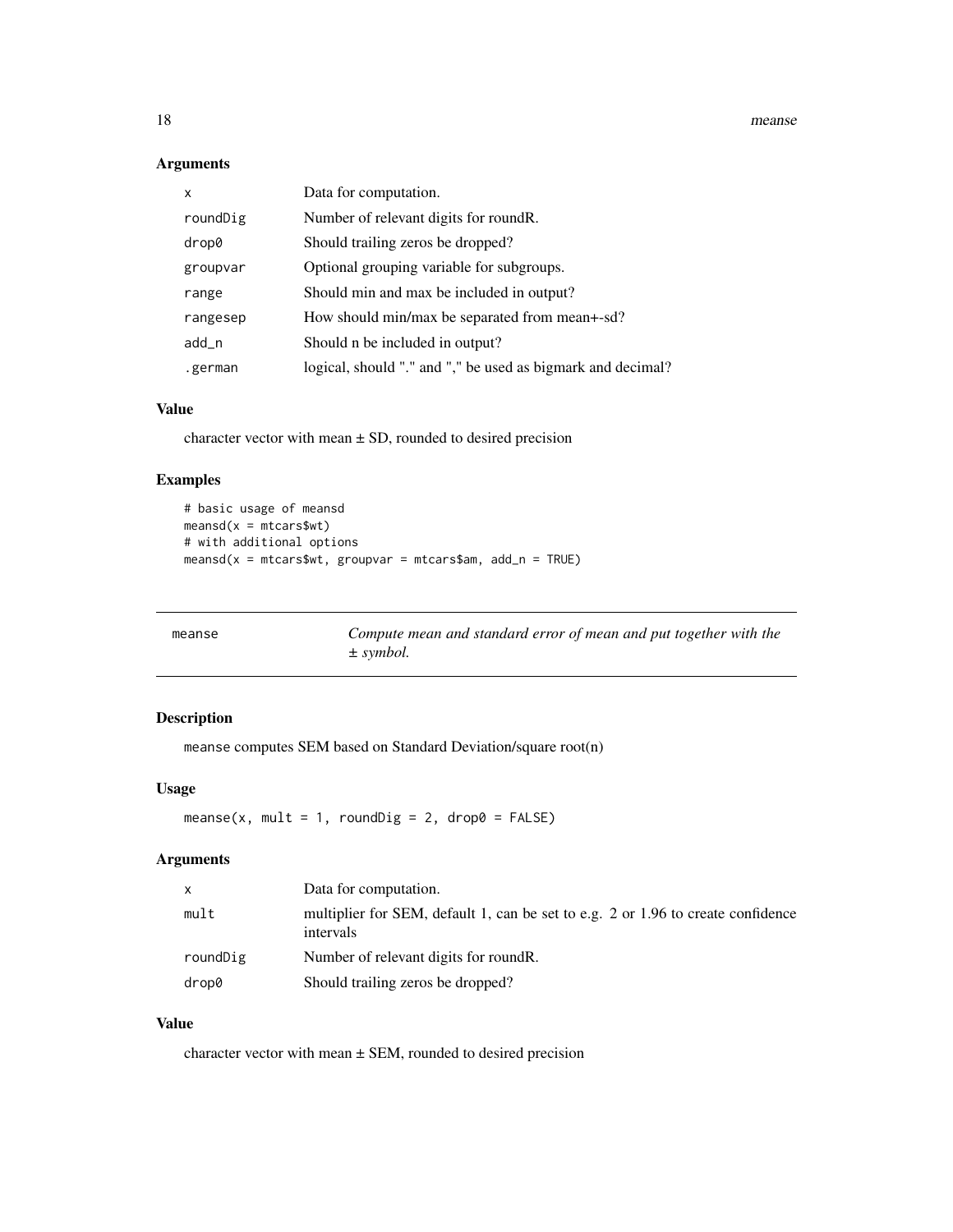<span id="page-18-0"></span>median\_cl\_boot 19

#### Examples

```
# basic usage of meanse
measure(x = m_{cars}wt)
```
median\_cl\_boot *Compute confidence interval of median by bootstrapping.*

# Description

median\_cl\_boot computes lower and upper confidence limits for the estimated median, based on bootstrapping.

# Usage

median\_cl\_boot(x, conf = 0.95, type = "basic", nrepl =  $10^{\circ}3$ )

# Arguments

| X     | Data for computation.                               |
|-------|-----------------------------------------------------|
| conf  | confidence interval with default $95\%$ .           |
| type  | type for function boot.ci.                          |
| nrepl | number of bootstrap replications, defaults to 1000. |

# Value

A tibble with one row and three columns: Median, CIlow, CIhigh.

#### Examples

```
# basic usage of meanse
median_cl\_boot(x = mtcars$wt)
```
median\_quart *Compute median and quartiles and put together.*

# Description

Compute median and quartiles and put together.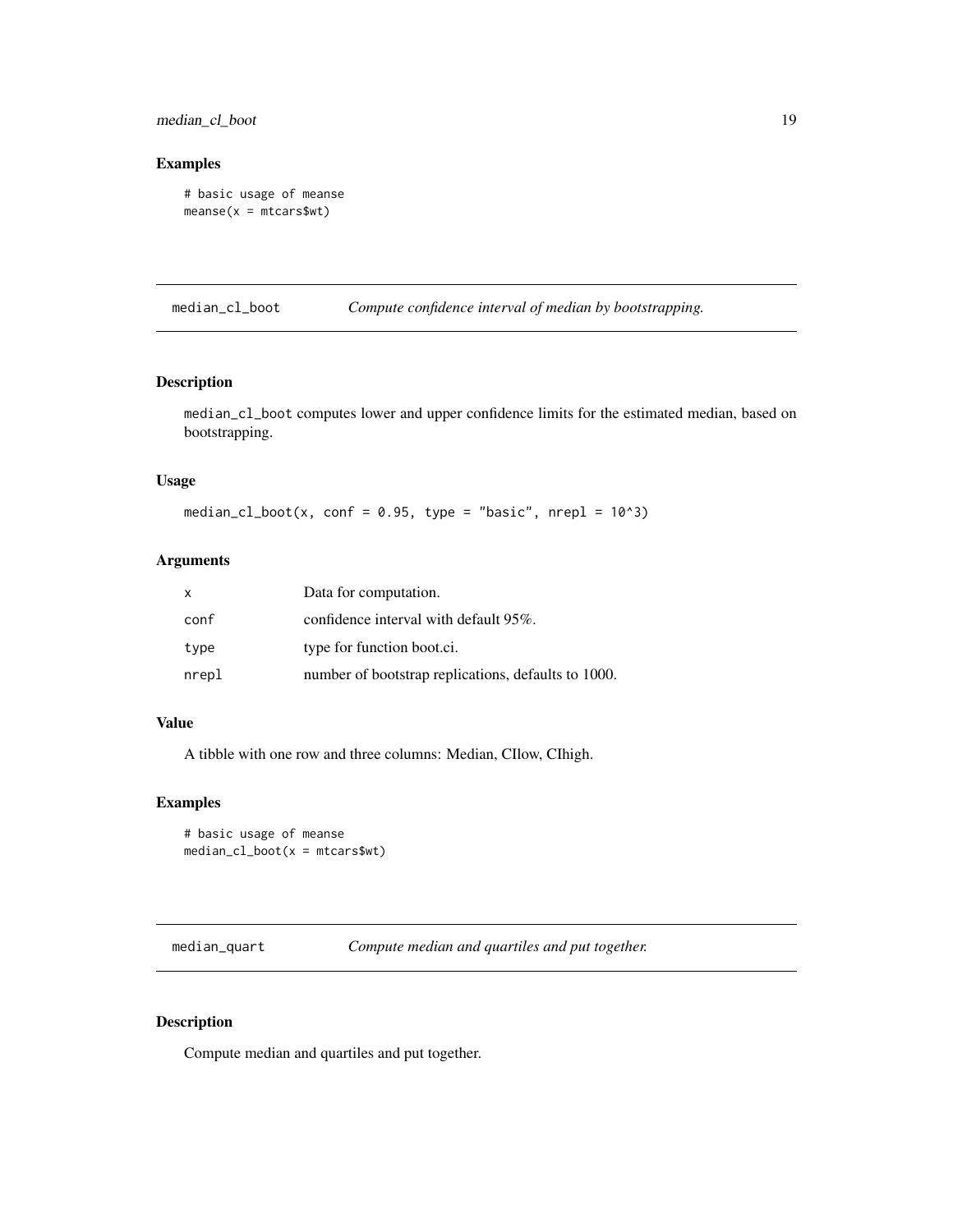# Usage

```
median_quart(
 x,
 nround = NULL,
 probs = c(0.25, 0.5, 0.75),
 qtype = 8,
 roundDig = 2,
 drop@ = FALSE,groupvar = NULL,
 range = FALSE,
 rangesep = " "rangearrow = " -> ",
 prettynum = FALSE,
  .german = FALSE,
 add_n = FALSE)
```
#### Arguments

| X          | Data for computation.                                       |
|------------|-------------------------------------------------------------|
| nround     | Number of digits for fixed round.                           |
| probs      | Quantiles to compute.                                       |
| qtype      | Type of quantiles.                                          |
| roundDig   | Number of relevant digits for roundR.                       |
| drop0      | Should trailing zeros be dropped?                           |
| groupvar   | Optional grouping variable for subgroups.                   |
| range      | Should min and max be included in output?                   |
| rangesep   | How should min/max be separated from mean+-sd?              |
| rangearrow | What is put between $\min \rightarrow \max$ ?               |
| prettynum  | logical, apply pretty Num to results?                       |
| .german    | logical, should "." and "," be used as bigmark and decimal? |
| add_n      | Should n be included in output?                             |

#### Value

character vector with median [1stQuartile/3rdQuartile], rounded to desired precision

```
# basic usage of median_quart
median_quart(x = mtcars$wt)# with additional options
median_quart(x = mtcars$wt, groupvar = mtcars$am, add_n = TRUE)
data(faketrial)
median_quart(x=faketrial$`Biomarker 1 [units]`,groupvar = faketrial$Treatment)
```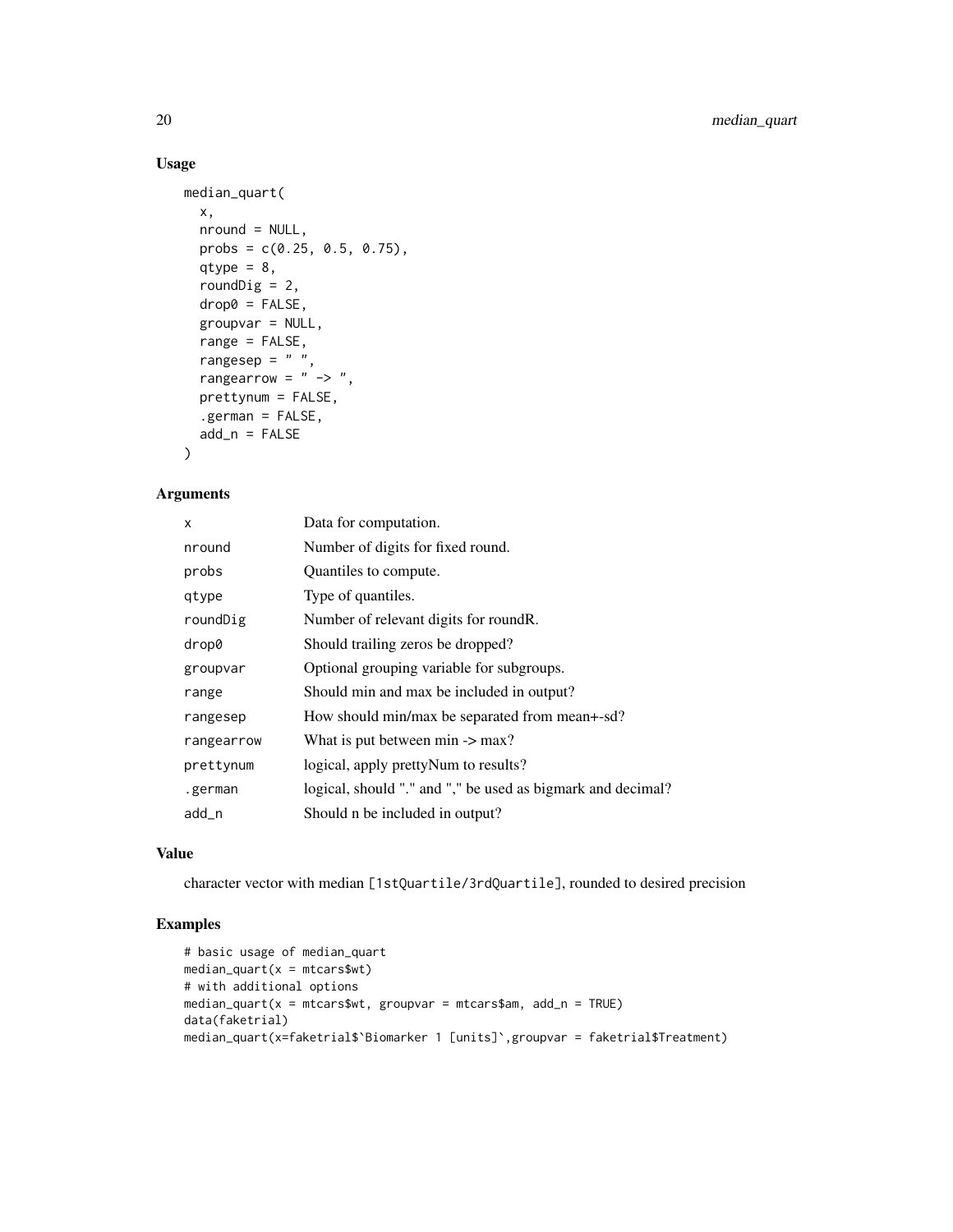#### <span id="page-20-0"></span>pairwise\_fisher\_test *Pairwise Fisher's exact tests*

# Description

pairwise\_fisher-test calculates pairwise comparisons between group levels with corrections for multiple testing.

#### Usage

```
pairwise_fisher_test(
  dep_var,
  indep_var,
  adjmethod = "fdr",
  \n  <i>plevel</i> = 0.05,symbols = letters[-1],
  ref = FALSE)
```
# Arguments

| dep_var   | dependent variable, containing the data.                                                                   |  |
|-----------|------------------------------------------------------------------------------------------------------------|--|
| indep_var | independent variable, should be factor or coercible.                                                       |  |
| adjmethod | method for adjusting p values (see p.adjust).                                                              |  |
| plevel    | threshold for significance.                                                                                |  |
| symbols   | predefined as b,c, d; provides footnotes to mark group differences, e.g. b<br>means different from group 2 |  |
| ref       | is the 1st subgroup the reference (like in Dunnett test)?                                                  |  |

# Value

A list with elements "methods" (character), "p.value" (matrix), "plevel" (numeric), and "sign\_colwise" (vector of length number of levels - 1)

```
# All pairwise comparisons
pairwise_fisher_test(dep_var = mtcars$cyl, indep_var = mtcars$gear)
# Only comparison against reference gear=3
pairwise_fisher_test(dep_var = mtcars$cyl, indep_var = mtcars$gear, ref = TRUE)
```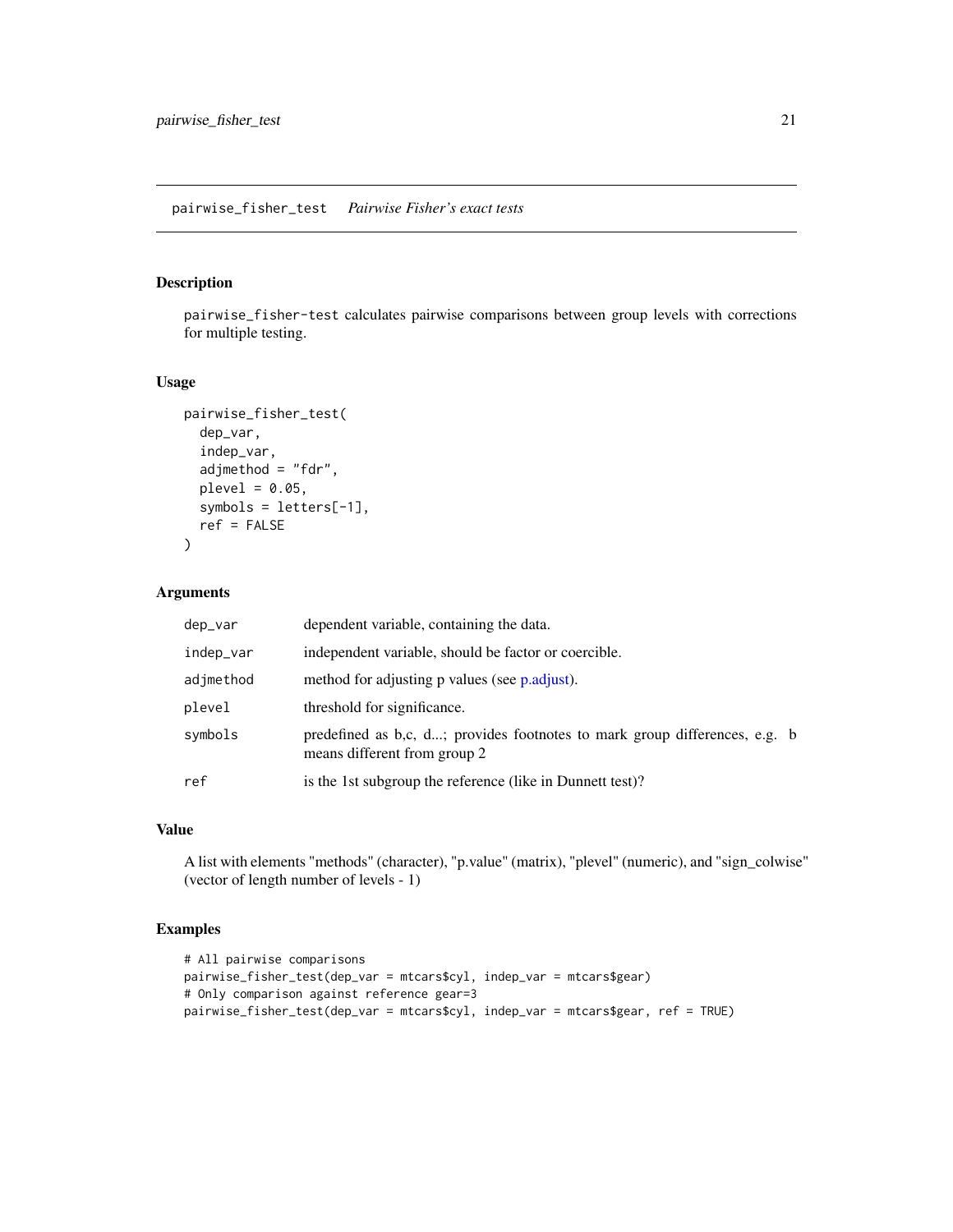<span id="page-21-0"></span>pairwise\_ordcat\_test *Pairwise comparison for ordinal categories*

#### Description

pairwise\_ordcat\_test calculates pairwise comparisons for ordinal categories between all group levels with corrections for multiple testing.

#### Usage

```
pairwise_ordcat_test(
  dep_var,
  indep_var,
  adjmethod = "fdr",\n  <i>plevel</i> = 0.05,symbols = letters[-1],
  ref = FALSE,cmh = TRUE)
```
# Arguments

| dep_var         | dependent variable, containing the data                                                                                                       |
|-----------------|-----------------------------------------------------------------------------------------------------------------------------------------------|
| indep_var       | independent variable, should be factor                                                                                                        |
| adjmethod       | method for adjusting p values (see p.adjust)                                                                                                  |
| plevel          | threshold for significance                                                                                                                    |
| symbols         | predefined as b,c, d; provides footnotes to mark group differences, e.g. b<br>means different from group 2                                    |
| ref             | is the 1st subgroup the reference (like in Dunnett test)                                                                                      |
| cm <sub>h</sub> | Should Cochran-Mantel-Haenszel test (cmh_test) be used for testing? If false,<br>the linear-by-linear association test (lbl_test) is applied. |

# Value

A list with elements "methods" (character), "p.value" (matrix), "plevel" (numeric), and "sign\_colwise" (vector of length number of levels - 1)

```
# All pairwise comparisons
mtcars2 <- mutate(mtcars, cyl = factor(cyl, ordered = TRUE))
pairwise_ordcat_test(dep_var = mtcars2$cyl, indep_var = mtcars2$gear)
# Only comparison against reference gear=3
pairwise_ordcat_test(dep_var = mtcars2$cyl, indep_var = mtcars2$gear, ref = TRUE)
```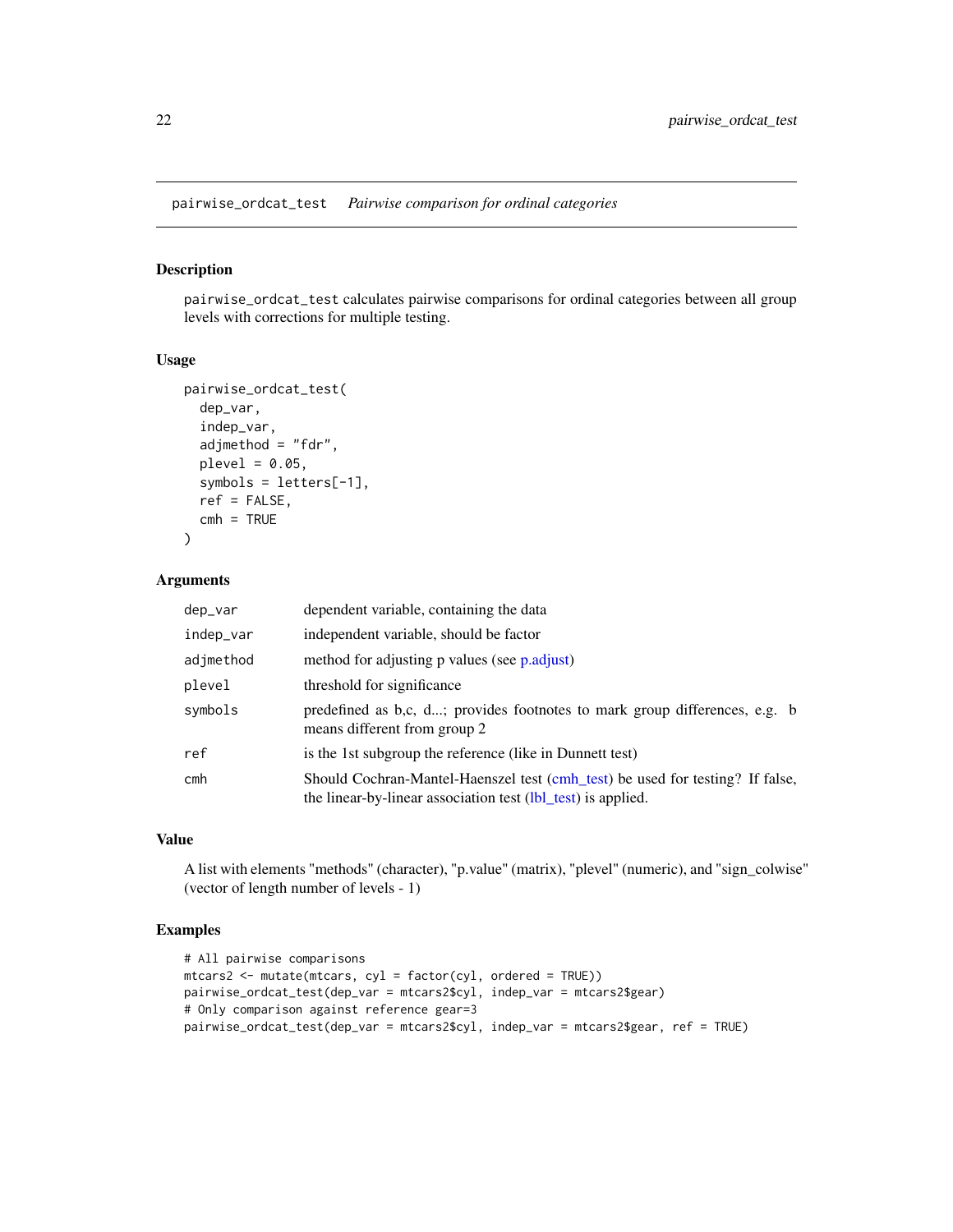<span id="page-22-0"></span>pairwise\_t\_test calculate pairwise comparisons between group levels with corrections for multiple testing based on [pairwise.t.test](#page-0-0)

#### Usage

```
pairwise_t_test(
  dep_var,
  indep_var,
  adjmethod = "fdr",\n  <i>plevel</i> = <math>0.05</math>,symbols = letters[-1]
\mathcal{L}
```
#### Arguments

| dep_var   | dependent variable, containing the data                                                                    |  |
|-----------|------------------------------------------------------------------------------------------------------------|--|
| indep_var | independent variable, should be factor                                                                     |  |
| adjmethod | method for adjusting p values (see p.adjust)                                                               |  |
| plevel    | threshold for significance                                                                                 |  |
| symbols   | predefined as b,c, d; provides footnotes to mark group differences, e.g. b<br>means different from group 2 |  |

# Value

A list with method output of pairwise.t.test, matrix of p-values, and character vector with significance indicators.

# Examples

pairwise\_t\_test(dep\_var = mtcars\$wt, indep\_var = mtcars\$cyl)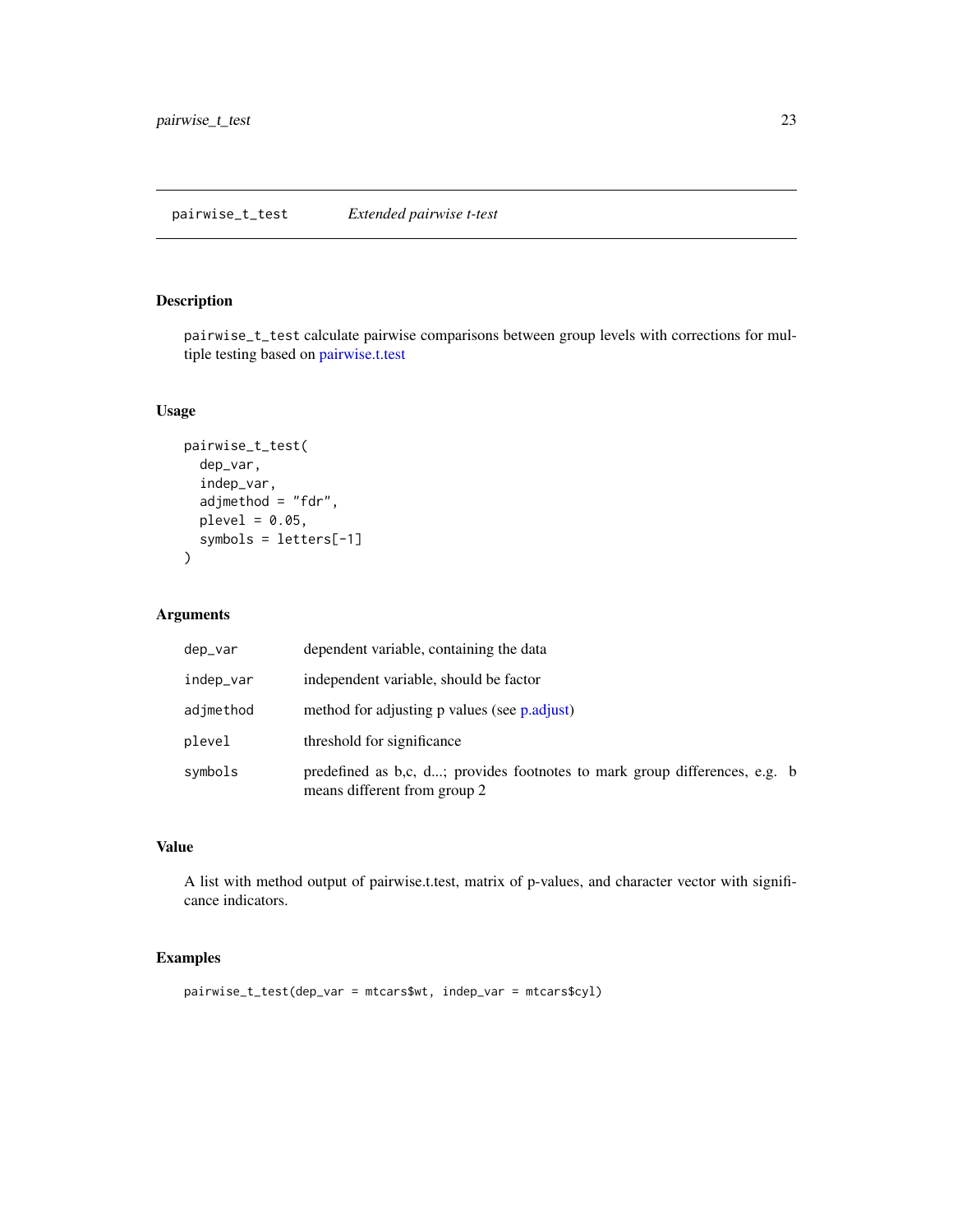<span id="page-23-0"></span>pairwise\_wilcox\_test calculates pairwise comparisons on ordinal data between all group levels with corrections for multiple testing based on [wilcox\\_test](#page-0-0) from package 'coin'.

# Usage

```
pairwise_wilcox_test(
  dep_var,
  indep_var,
  strat_var = NA,
  adjmethod = "fdr",
  distr = "exact",
  \n  <i>plevel</i> = <math>0.05</math>,symbols = letters[-1],
  sep = "")
```
# Arguments

| dep_var   | dependent variable, containing the data.                                                                    |  |
|-----------|-------------------------------------------------------------------------------------------------------------|--|
| indep_var | independent variable, should be factor.                                                                     |  |
| strat_var | optional factor for stratification.                                                                         |  |
| adjmethod | method for adjusting p values (see p.adjust)                                                                |  |
| distr     | Computation of p-values, see wilcox_test.                                                                   |  |
| plevel    | threshold for significance.                                                                                 |  |
| symbols   | predefined as b,c, d; provides footnotes to mark group differences, e.g. b<br>means different from group 2. |  |
| sep       | text between statistics and range or other elements.                                                        |  |

# Value

A list with matrix of p-values and character vector with significance indicators.

```
pairwise_wilcox_test(dep_var = mtcars$wt, indep_var = mtcars$cyl)
```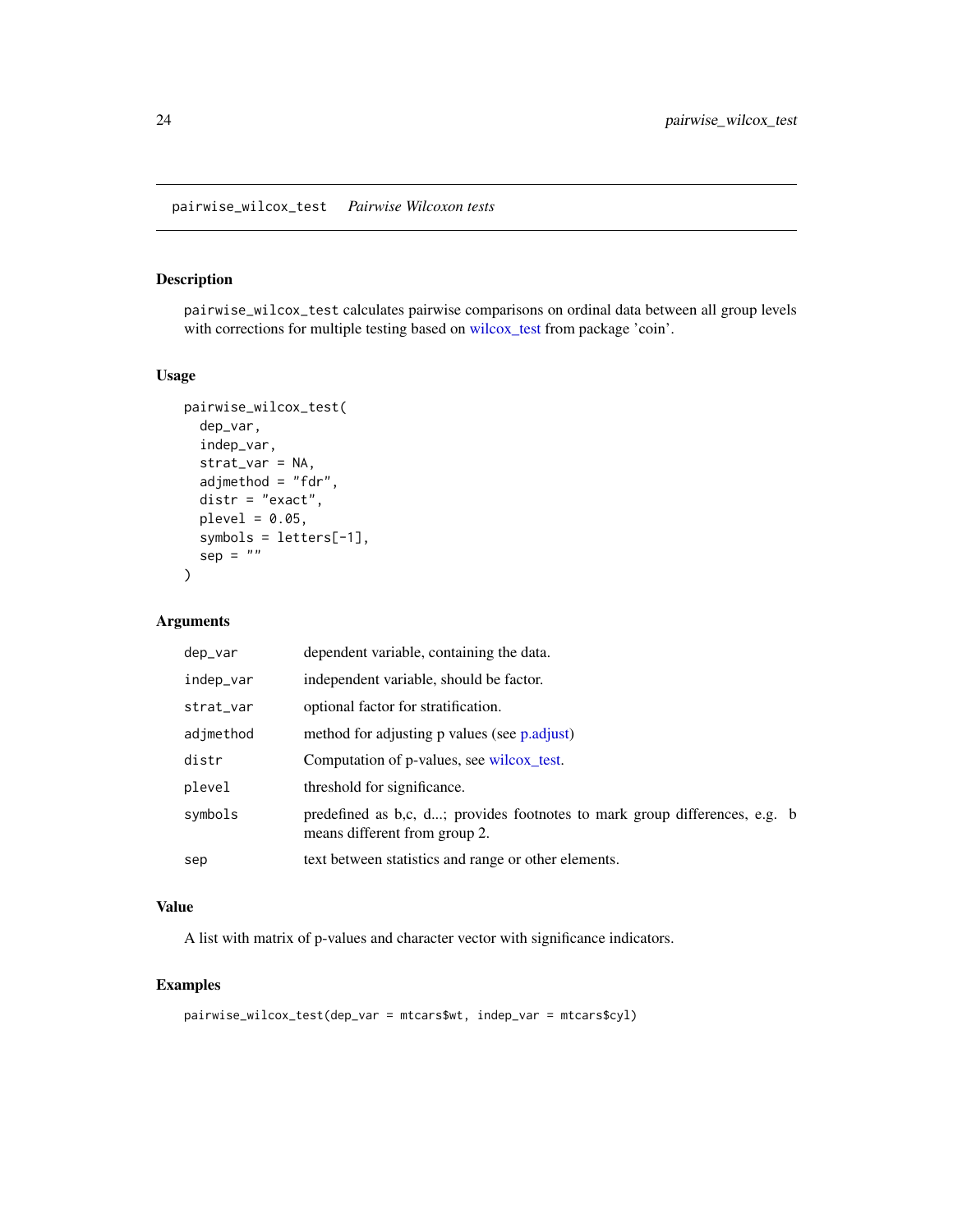<span id="page-24-0"></span>

pdf\_kable formats tibbles/df's for markdown

# Usage

```
pdf_kable(
  .input,
 width1 = 6,
  twidth = 14,
 tposition = "left,
  innercaption = NULL,
  caption = ",
  foot = NULL,escape = TRUE
)
```
# Arguments

| .input       | table to print                  |
|--------------|---------------------------------|
| width1       | Width of 1st column, default 6. |
| twidth       | Default 14                      |
| tposition    | Default left                    |
| innercaption | subheader                       |
| caption      | header                          |
| foot         | footnote                        |
| escape       | see kable                       |

# Value

A character vector of the table source code.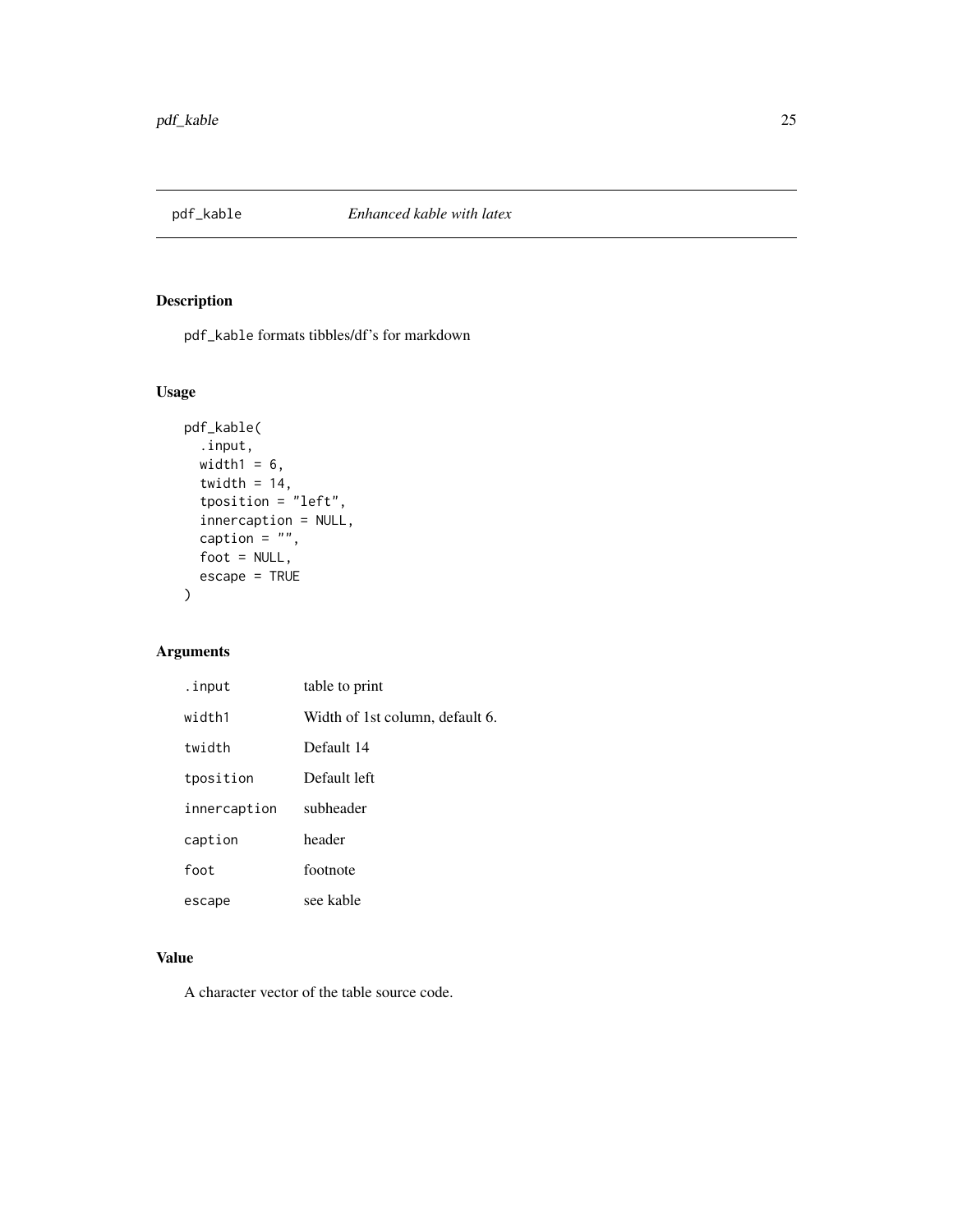<span id="page-25-0"></span>

print\_kable formats and prints tibbles/df's in markdown with splitting into sub-tables with repeated caption and header.

#### Usage

```
print_kable(t, nrows = 30, caption = ", ncols = 100, ...)
```
# Arguments

|         | table to print.                           |
|---------|-------------------------------------------|
| nrows   | number of rows (30) before splitting.     |
| caption | header.                                   |
| ncols   | number of columns (100) before splitting. |
|         | Further arguments passed to kable.        |

#### Value

No return value, called for side effects.

roundR *Automatic rounding to a reasonable length, based on largest number*

#### Description

roundR takes a vector or matrix of numbers and returns rounded values with selected precision and various formatting options.

#### Usage

```
roundR(
  roundin,
  level = 2,smooth = FALSE,textout = TRUE,
  drop@ = FALSE,.german = FALSE,
  .bigmark = FALSE
\mathcal{E}
```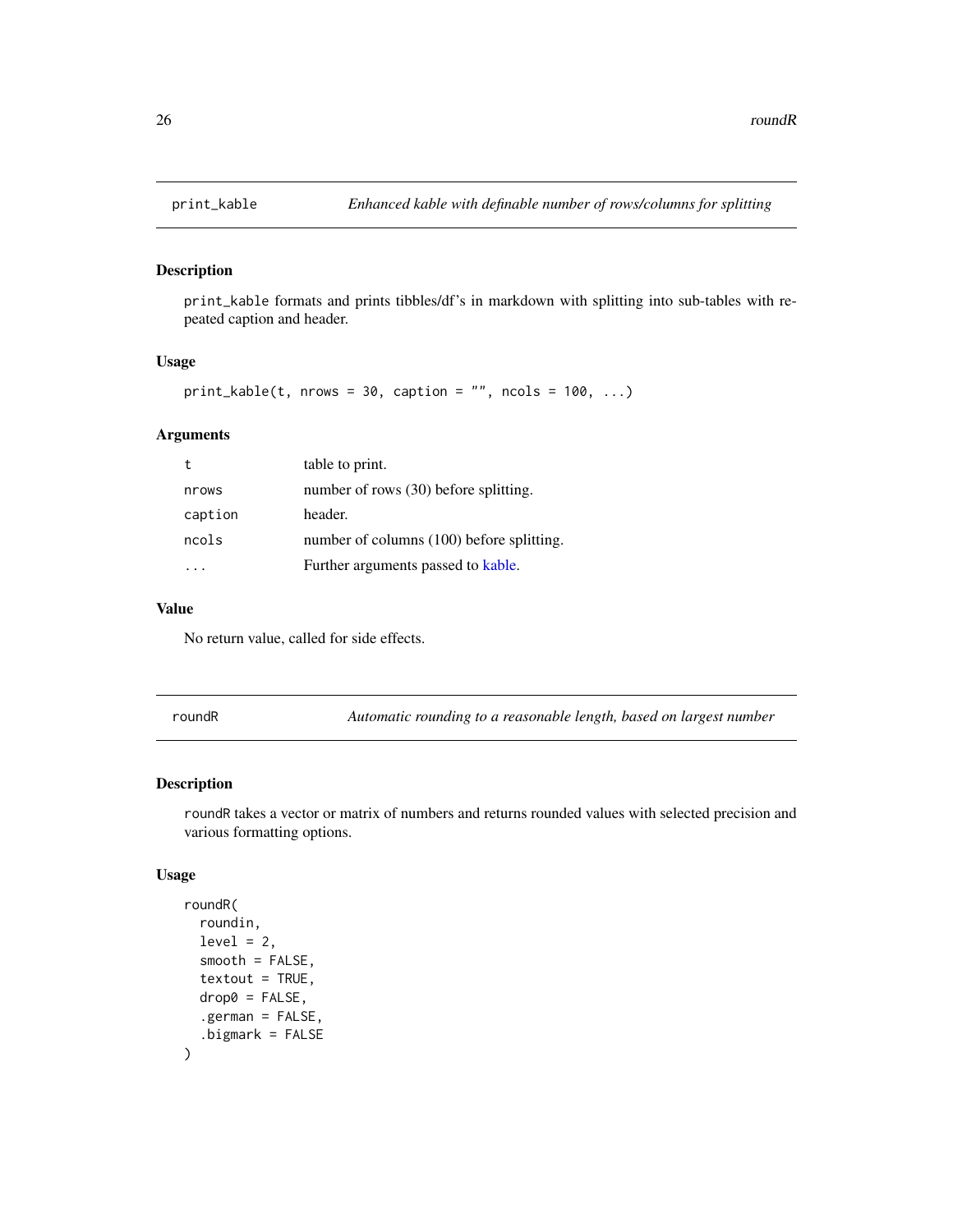#### <span id="page-26-0"></span> $SEM$  27

# Arguments

| roundin  | A vector or matrix of numbers.                                                  |
|----------|---------------------------------------------------------------------------------|
| level    | A number specifying number of relevant digits to keep.                          |
| smooth   | A logical specifying if you want rounding before the dot (e.g. 12345 to 12300). |
| textout  | A logical if output is converted to text.                                       |
| drop0    | A logical if trailing zeros should be dropped.                                  |
| .german  | A logical if german numbers should be reported.                                 |
| .bigmark | A logical if big.mark is to be shown, mark itself depends on parameter .german. |

# Value

vector of type character (default) or numeric, depending on parameter textout.

# Examples

roundR(1.23456, level = 3)  $roundR(1.23456, level = 3, .german = TRUE)$ roundR(1234.56, level = 2, smooth = TRUE)

SEM *Standard Error of Mean.*

# Description

SEM computes standard error of mean.

# Usage

SEM(x)

# Arguments

x Data for computation.

# Value

numeric vector with SEM.

# Examples

SEM(x = mtcars\$wt)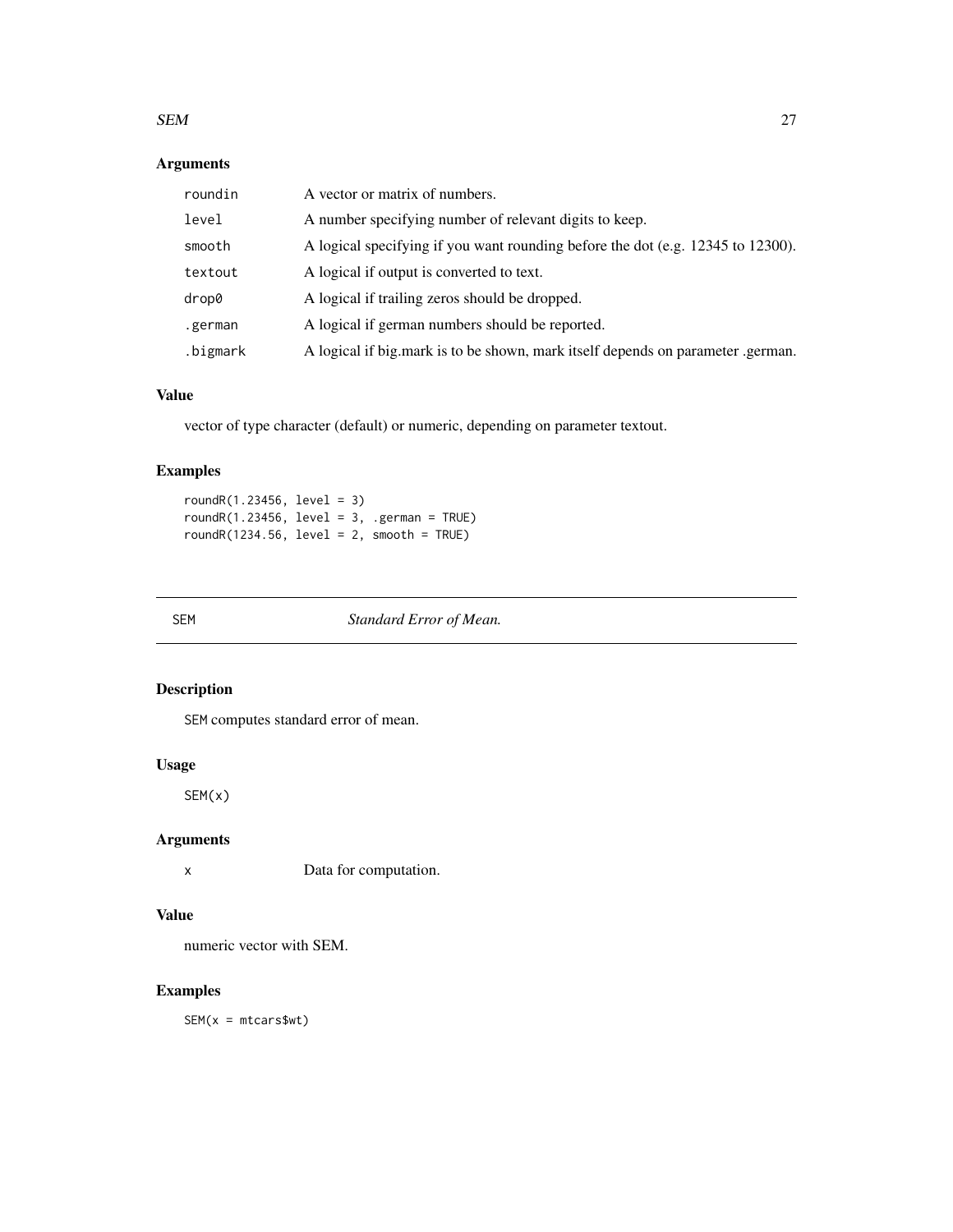<span id="page-27-0"></span>

median\_cl\_boot is based on [mad](#page-0-0)/square root(n)

#### Usage

se\_median(x)

#### Arguments

x Data for computation.

#### Value

numeric vector with SE Median.

#### Examples

```
# basic usage of meanse
se\_median(x = mtcars$wt)
```
tab.search *Search within data.frame or tibble*

# Description

tab. search searches for pattern within a data-frame or tibble, returning column(s) and row(s)

# Usage

```
tab.search(searchdata = rawdata, pattern, find. all = T, names. only = FALSE)
```
# Arguments

| searchdata | table to search in, predefined as rawdata                                          |
|------------|------------------------------------------------------------------------------------|
| pattern    | regex, for exact matches add $\land$ findme\$                                      |
| find.all   | return all row indices or only 1st per column, default=TRUE                        |
| names.only | return only vector of colnames rather than list with names and rows, default=FALSE |

#### Value

A list with numeric vectors for each column giving row numbers of matched elements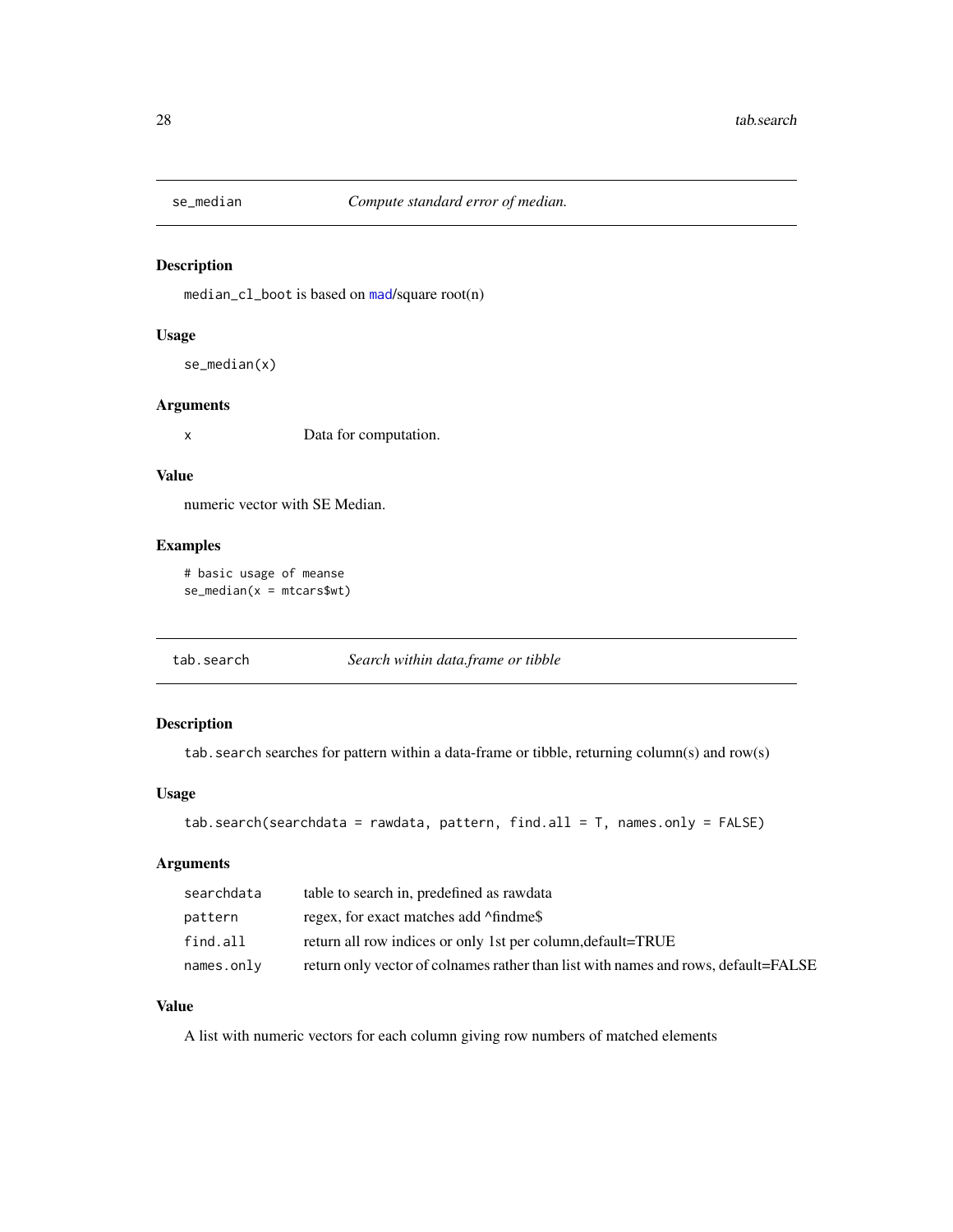<span id="page-28-1"></span><span id="page-28-0"></span>

t\_var\_test tests for equal variance based on [var.test](#page-0-0) and calls t.test, setting the option var.equal accordingly.

#### Usage

t\_var\_test(data, formula, cutoff = 0.05)

#### Arguments

| data    | Tibble or data frame.                                   |
|---------|---------------------------------------------------------|
| formula | Formula object with dependent and independent variable. |
| cutoff  | is significance threshold for equal variances.          |

#### Value

A list from [t.test](#page-0-0)

# Examples

```
t_\text{var_test(mtcars, wt ~ am)}# may be used in pipes:
mtcars %>% t_var_test(wt ~ am)
```
var\_coeff *Compute coefficient of variance.*

#### Description

var\_coeff computes relative variability as standard deviation/mean \*100

#### Usage

var\_coeff(x)

#### Arguments

x Data for computation.

#### Value

numeric vector with coefficient of variance.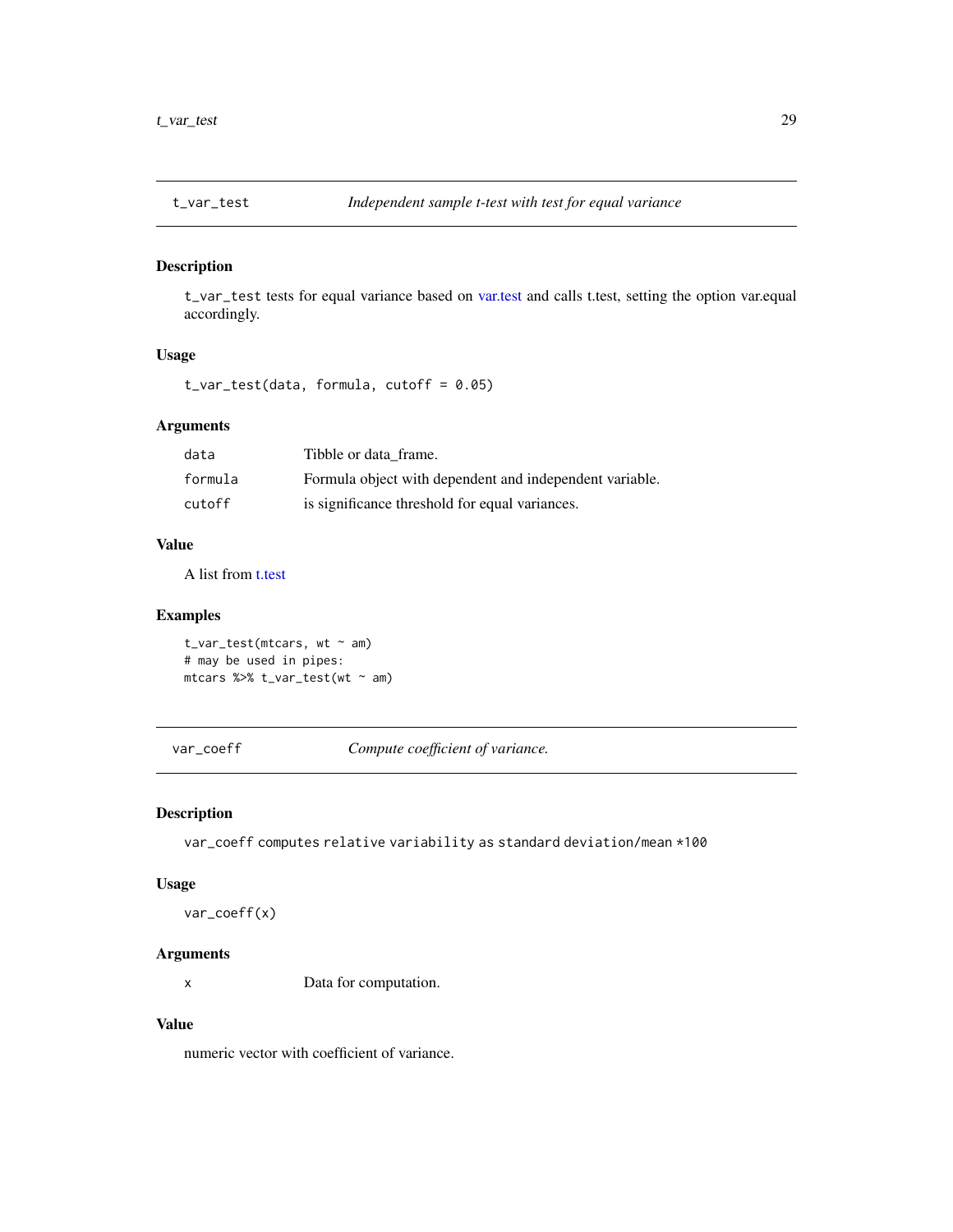30 var\_coeff

# Examples

var\_coeff(x = mtcars\$wt)